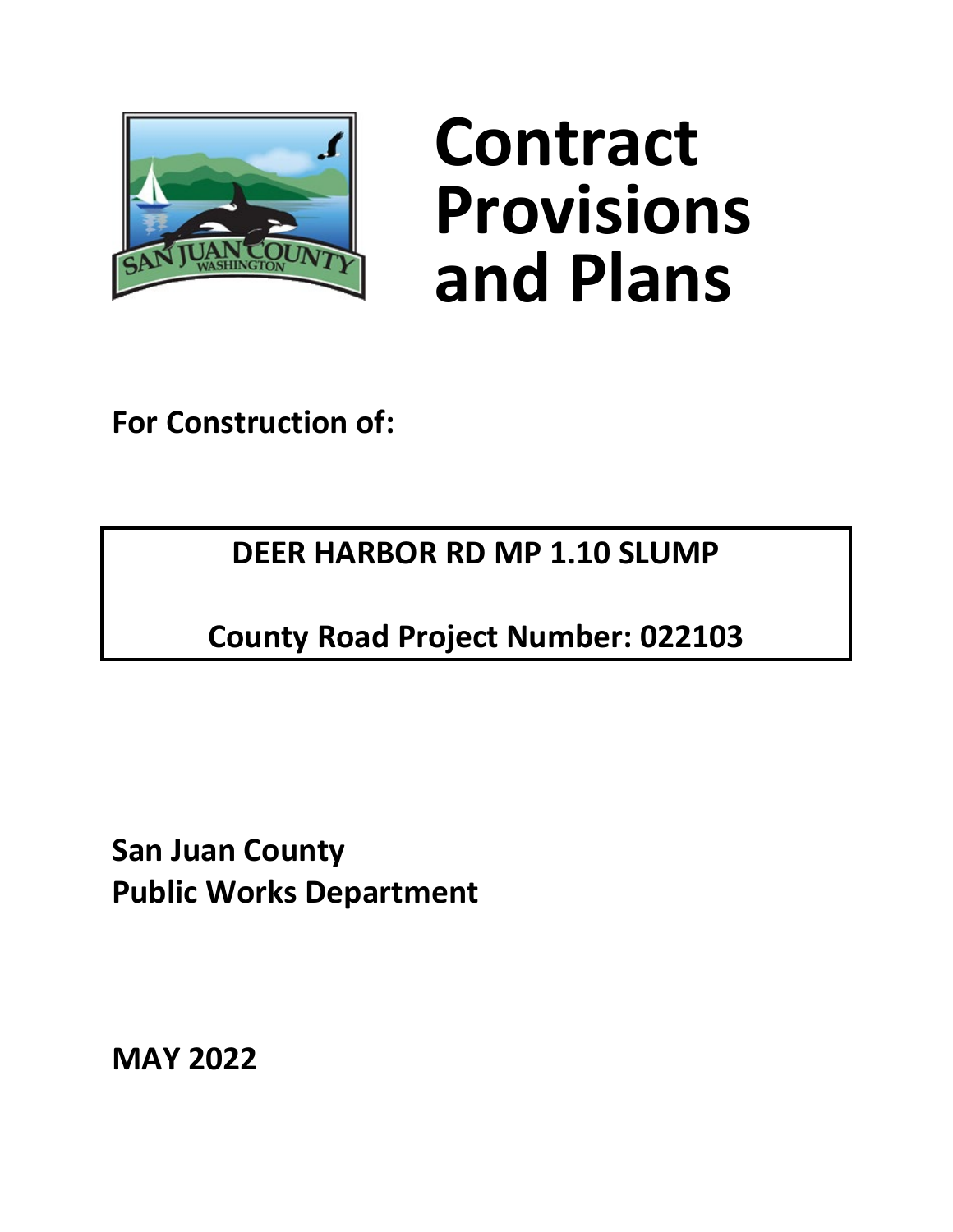

### **SAN JUAN COUNTY CALL FOR BIDS DEER HARBOR RD MP 1.10 SLUMP**

**County Road Project Number 022103**

#### **First Advertised Wednesday May 18, 2022**

#### **Project Summary**

Description of Work: This contract provides for the realignment of approximately 600 feet of Deer Harbor Road on Orcas Island, San Juan County, WA. Work includes clearing and grubbing with significant tree and stump removal; roadway excavation and disposal; placement and compaction of gravel roadway base; installation of storm drainage culverts; and other work, all in accordance with the Contract Plans, Contract Provisions, and the WSDOT Standard Specifications for Road, Bridge, and Municipal Construction, 2022 edition.

#### Estimated Cost: **\$250,000**

#### Time for Completion: **30 working days**

#### **Bid Information**

The Contract Provisions and Plans are available for viewing in person at the San Juan County Public Works Department and on the County website, at: [http://www.sanjuanco.com/278/Current-Projects.](http://www.sanjuanco.com/278/Current-Projects)

Bid Opening Time and Date: Bids shall be prepared using the forms provided in the Bid Packet and submitted in a sealed envelope marked "Bid Proposal: Deer Harbor Rd MP 1.10 Slump," and delivered in accordance with Section 1-02.9 of the Special Provisions. Sealed bids are to be received at the Office of the Clerk of the County Council prior to the time and date specified.

| <b>Physical Address:</b>   | <b>Mailing Address:</b> |
|----------------------------|-------------------------|
| Clerk of the Council       | Clerk of the Council    |
| 55 Second Street 1st Floor | 350 Court St. #1        |
| Friday Harbor, WA 98250    | Friday Harbor, WA 98250 |

The public bid opening for this Contract will take place at **3:00 P.M. on Wednesday, June 8, 2022**, at the physical address shown above.

Bidders are cautioned that delivery service to San Juan Island is subject to delays due to inclement weather and ferry service disruptions. Bidders who send their bids to San Juan County via USPS, Fed Ex, UPS or some other carrier shall place their bids in a sealed envelope, to ensure that a sealed bid is received by the County.

Pre-Bid Conference: The County is not holding a pre-bid conference for this project. The project site is open to bidders for inspection.

Amendments (Addenda): Any Addenda to the Contract Provisions and Plans will be posted online. Only Bidders who have notified Public Works that they are interested in supplying a quote will be notified by the Public Works Department of Addenda. Notification will be made using the contact information provided by the bidder.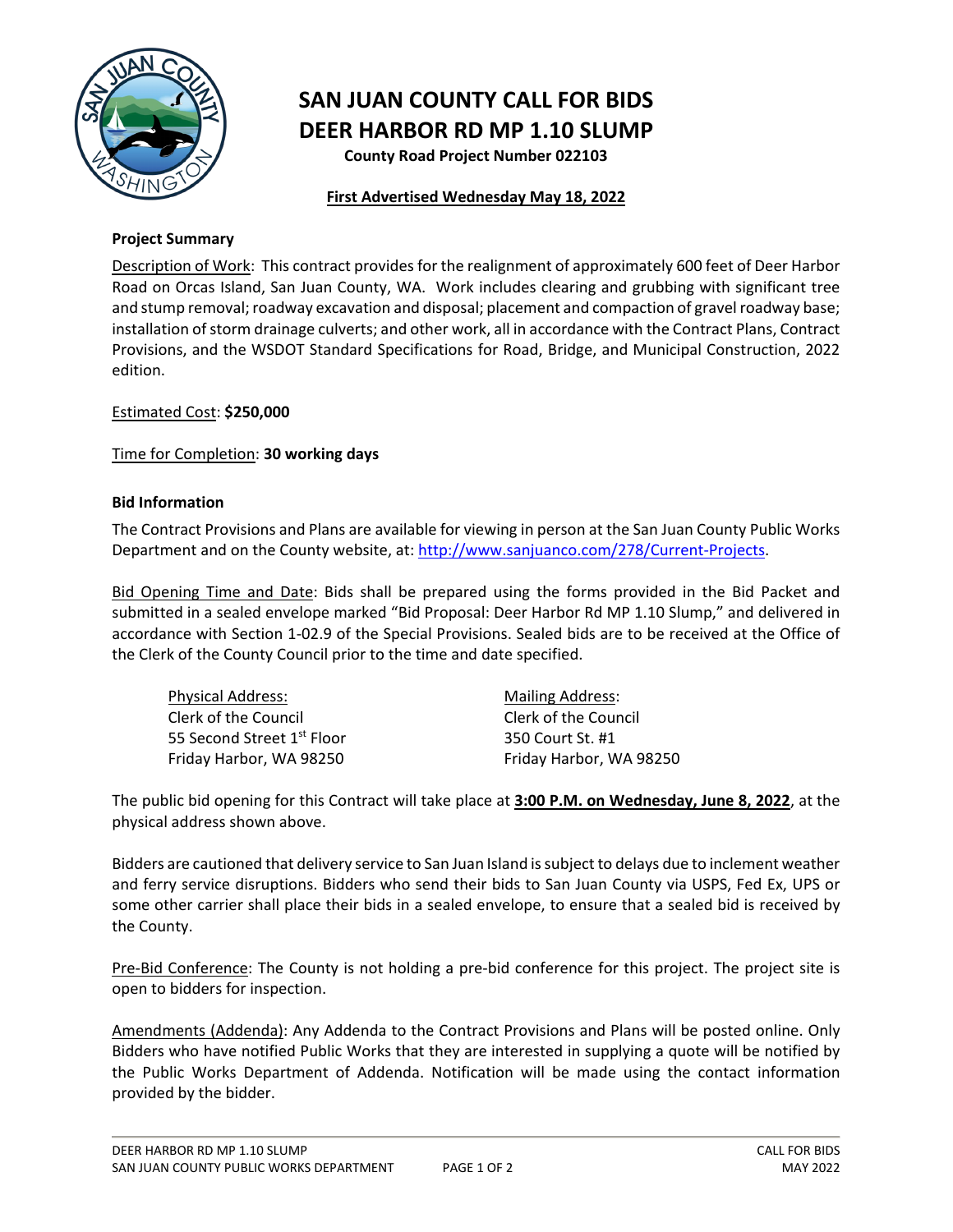Bidder Questions: In accordance with Standard Specification 1-02.4(1): Oral explanations, interpretations, or instructions given by anyone before the Award of a Contract will not be binding on San Juan County. Any information given a prospective Bidder concerning any of the Bid Documents will be furnished to all prospective Bidders as an Addendum if that information is deemed by San Juan County to be necessary in submitting Bids or if San Juan County concludes that the lack of the information would be prejudicial to other prospective Bidders.

Bid Guarantee: Bid deposit shall be submitted with each bid by check or money order, in the amount of 5% of the bid amount, or a bid bond in lieu of deposit.

#### **Informational Items**

Contract Requirements: The successful bidder must meet all the mandatory bidder responsibility criteria set forth in RCW 39.04.350 and will be required to carry and maintain a minimum of \$1 million in liability insurance coverage throughout the period of the contract, in accordance with County policy.

State Taxes: This contract is subject to WAC 458-20-171 (Rule 171) for tax purposes, and the bidder shall include for compensation the amount of any taxes to be paid in the various unit bid prices or other contract amounts (1-07.2(1) APWA GSP June 27, 2011).

Prevailing Wages: This project is funded with State and local funds; Washington State wage laws and rules apply. In preparing a bid, contractors must use the prevailing wage rates in effect for San Juan County on the date bids are due, which may be viewed in person at Public Works or obtained on the L&I website at [https://secure.lni.wa.gov/wagelookup/.](https://secure.lni.wa.gov/wagelookup/) Contractor and any subcontractors will be required to file the required Intent(s), Affidavit(s), and Certified Payroll reports via the contractor portal on the L&I website.

Contract Bond (Payment and Performance Bond): The successful bidder shall provide an executed contract bond for the full contract amount, in accordance with RCW 39.08.010.

Withholding of Retainage: Pursuant to RCW 60.28.011, a sum of 5% of the monies earned by the Contractor will be retained from progress payments.

COVID-19 Job Site Requirements: The Contractor shall comply with all federal, state, and local laws and regulations related to COVID-19 applicable to this project and in effect at the time the work is performed.

Additional Information: Contact the Public Works Department at (360) 370-0500.

#### **Notice of U.S. DOT Title VI Assurances**

"San Juan County, in accordance with Title VI of the Civil Rights Act of 1964, 78 Stat. 252, 42 USC 2000d to 2000d-4 and Title 49, Code of Federal Regulations, Department of Transportation, Subtitle A, Office of the Secretary, Part 21, Nondiscrimination in Federally-Assisted Programs of the Department of Transportation issued pursuant to such Act, hereby notifies all bidders that it will affirmatively ensure that in any contract entered into pursuant to this advertisement, disadvantaged business enterprises as defined at 49 CFR Part 26 will be afforded full opportunity to submit bids in response to this invitation and will not be discriminated against on the grounds of race, color, national origin, or sex in consideration for an award." (LAG Manual 46.2.24)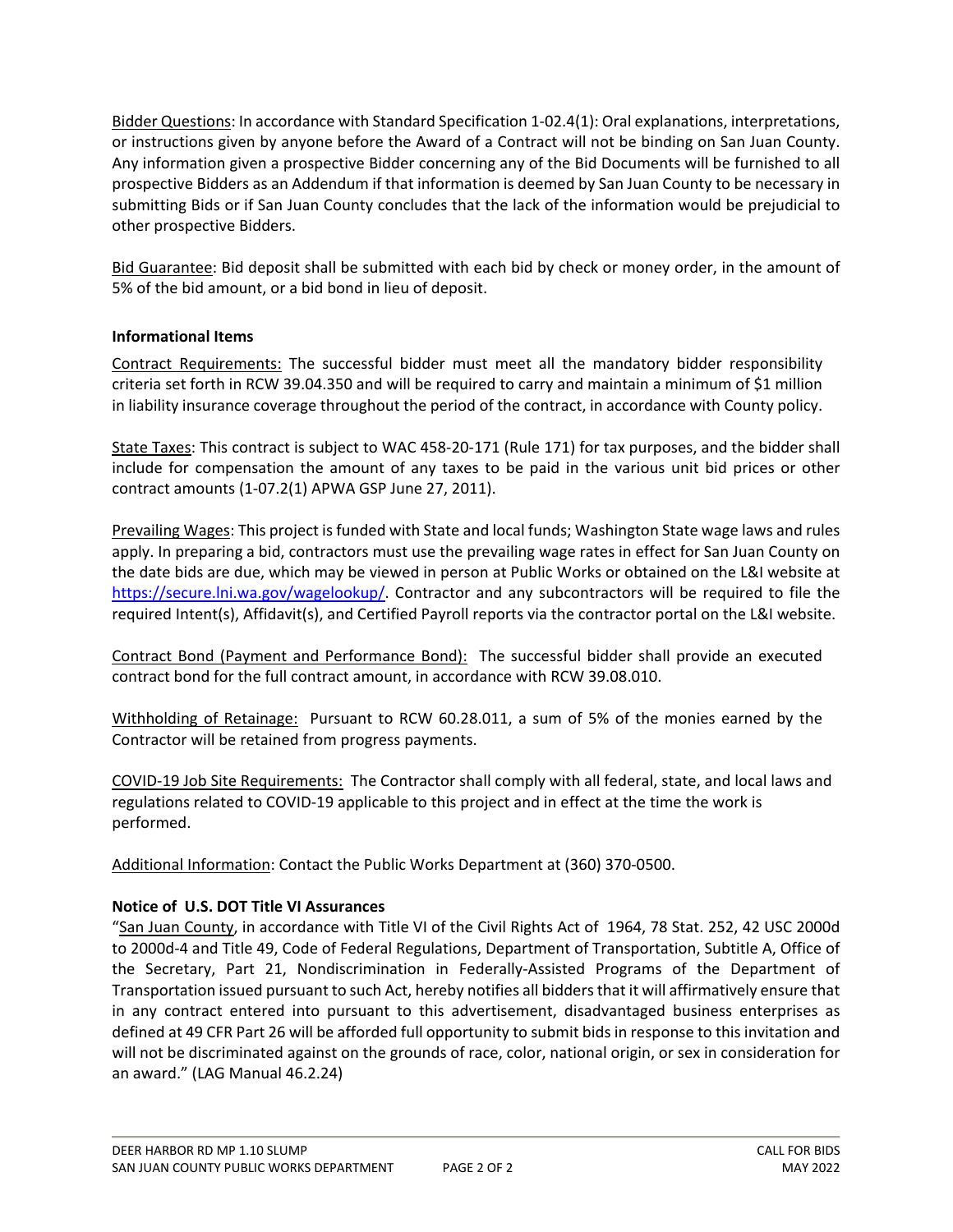

# Project **Engineer Certification**

**For Construction of:** 

# **DEER HARBOR RD MP 1.10 SLUMP**

# **County Road Project Number: 022103**

As the Engineer in direct responsible charge of developing these contract provisions, I certify these provisions have been developed or incorporated into this project under my supervision or as a result of certified specifications provided by other licensed professionals.



Jeffery A. Sharp, P.E., Deputy County Engineer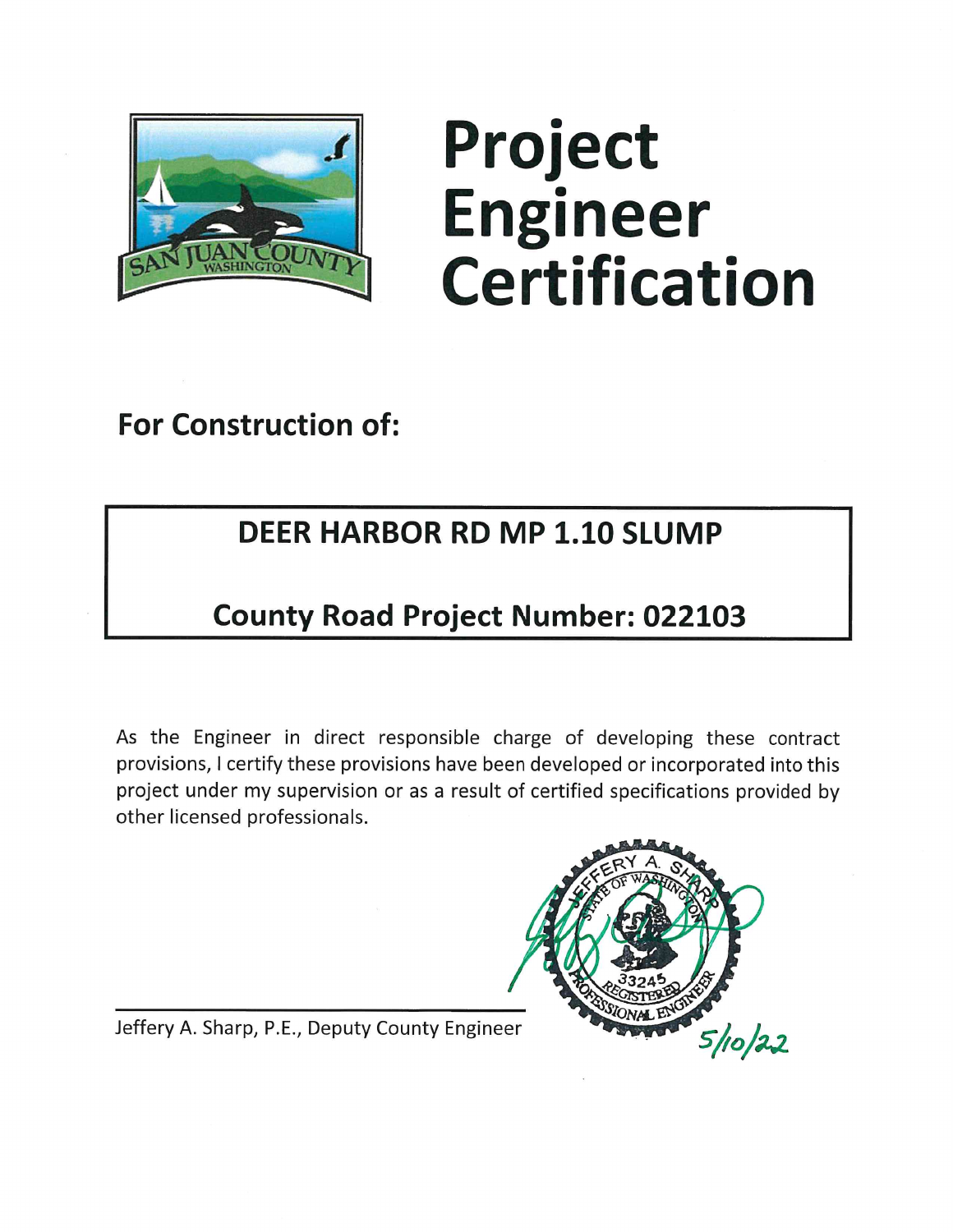# **San Juan County**

**Special Provisions May 2022**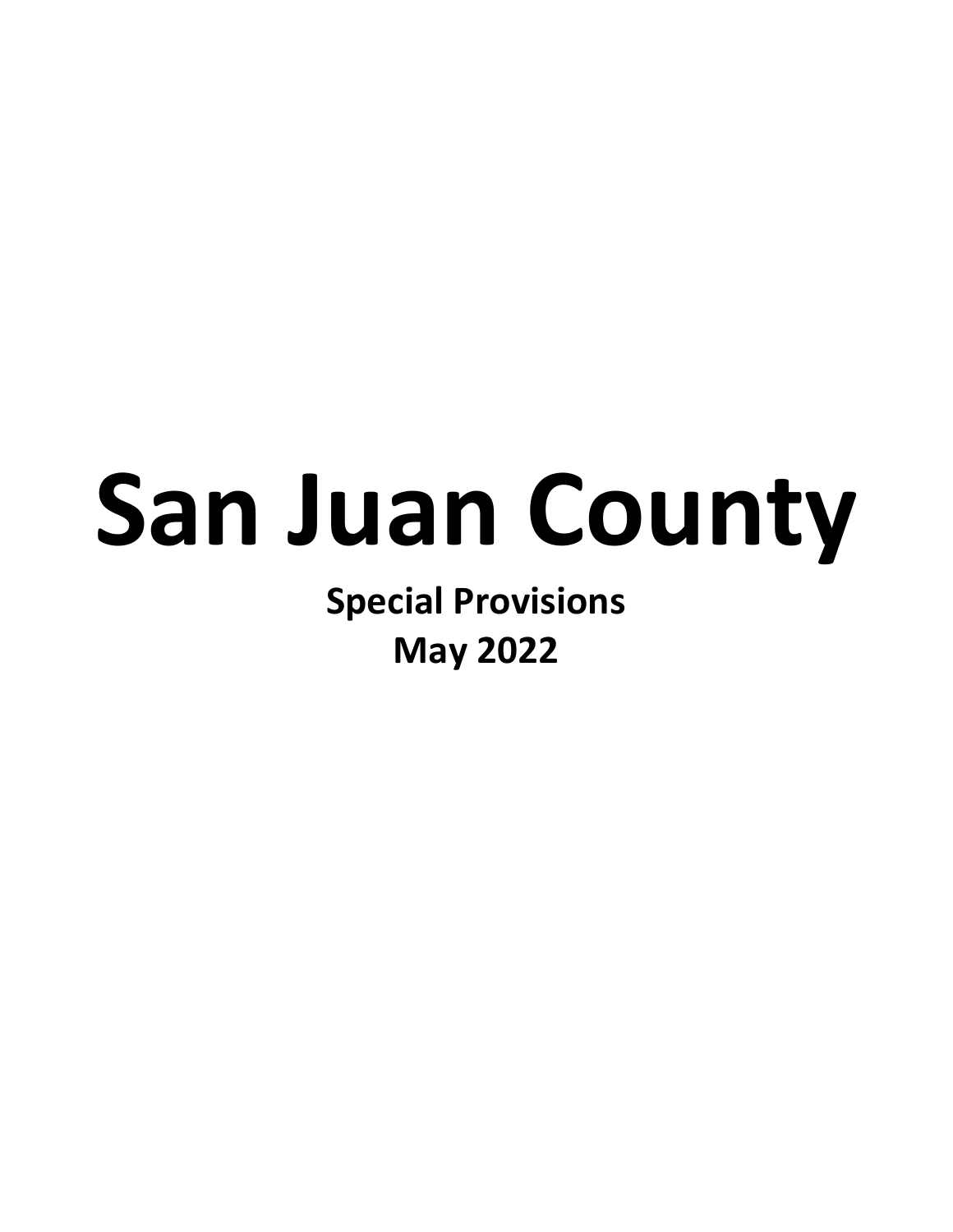| 1<br>$\overline{2}$                                                              | <b>INTRODUCTION TO THE SPECIAL PROVISIONS</b>                                                                                                                                                                                                                                                                                                                                                                                                                                                                                                                                                            |
|----------------------------------------------------------------------------------|----------------------------------------------------------------------------------------------------------------------------------------------------------------------------------------------------------------------------------------------------------------------------------------------------------------------------------------------------------------------------------------------------------------------------------------------------------------------------------------------------------------------------------------------------------------------------------------------------------|
| $\ensuremath{\mathsf{3}}$                                                        | (December 10, 2020 APWA GSP)                                                                                                                                                                                                                                                                                                                                                                                                                                                                                                                                                                             |
| $\overline{\mathcal{A}}$<br>5<br>6<br>$\overline{7}$<br>$\bf 8$<br>9<br>10<br>11 | The work on this project shall be accomplished in accordance with the Standard Specifications<br>for Road, Bridge and Municipal Construction, *** 2022*** edition, as issued by the Washington<br>State Department of Transportation (WSDOT) and the American Public Works Association<br>(APWA), Washington State Chapter (hereafter "Standard Specifications"). The Standard<br>Specifications, as modified or supplemented by these Special Provisions, all of which are<br>made a part of the Contract Documents, shall govern all of the Work.                                                      |
| 12<br>13<br>14<br>15<br>16<br>17<br>18<br>19                                     | These Special Provisions are made up of both General Special Provisions (GSPs) from<br>various sources, which may have project-specific fill-ins; and project-specific Special<br>Provisions. Each Provision either supplements, modifies, or replaces the comparable<br>Standard Specification, or is a new Provision. The deletion, amendment, alteration, or addition<br>to any subsection or portion of the Standard Specifications is meant to pertain only to that<br>particular portion of the section, and in no way should it be interpreted that the balance of the<br>section does not apply. |
| 20<br>21                                                                         | The project-specific Special Provisions are not labeled as such. The GSPs are labeled under<br>the headers of each GSP, with the effective date of the GSP and its source. For example:                                                                                                                                                                                                                                                                                                                                                                                                                  |
| 22<br>23<br>24<br>25                                                             | (March 8, 2013 APWA GSP)<br>(April 1, 2013 WSDOT GSP)                                                                                                                                                                                                                                                                                                                                                                                                                                                                                                                                                    |
| 26                                                                               | Also incorporated into the Contract Documents by reference are:                                                                                                                                                                                                                                                                                                                                                                                                                                                                                                                                          |
| 27<br>28                                                                         | Manual on Uniform Traffic Control Devices for Streets and Highways, currently adopted<br>$\bullet$<br>edition, with Washington State modifications, if any                                                                                                                                                                                                                                                                                                                                                                                                                                               |
| 29<br>30<br>31                                                                   | Standard Plans for Road, Bridge and Municipal Construction, WSDOT/APWA, current<br>$\bullet$<br>edition                                                                                                                                                                                                                                                                                                                                                                                                                                                                                                  |
| 32                                                                               | Contractor shall obtain copies of these publications, at Contractor's own expense.                                                                                                                                                                                                                                                                                                                                                                                                                                                                                                                       |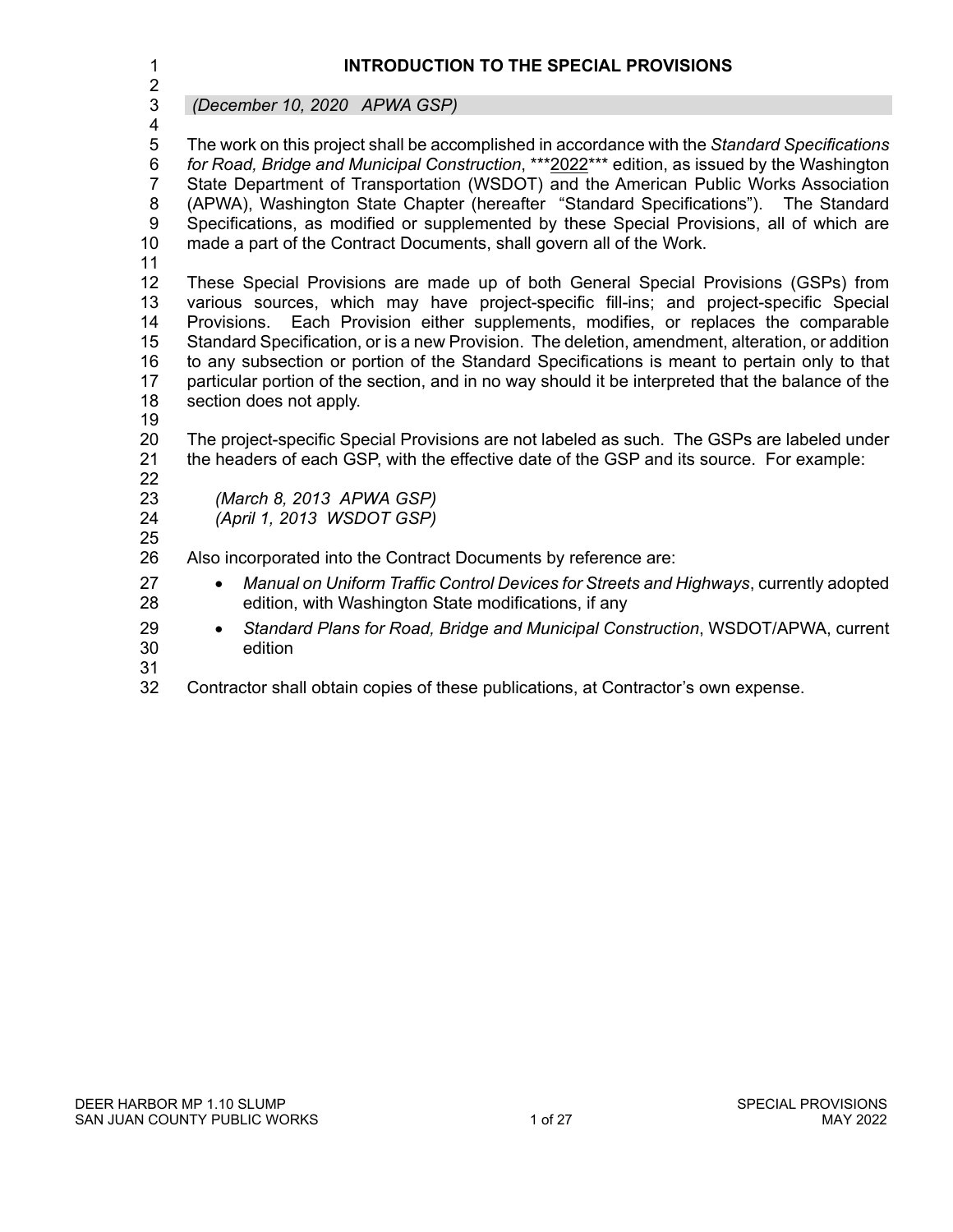| 1<br>$\overline{c}$<br>3                                                                       | <b>DIVISION 1</b><br><b>GENERAL REQUIREMENTS</b>                                                                                                                                                                                                                                                                                                                                                                                                                                                                                                                                                           |
|------------------------------------------------------------------------------------------------|------------------------------------------------------------------------------------------------------------------------------------------------------------------------------------------------------------------------------------------------------------------------------------------------------------------------------------------------------------------------------------------------------------------------------------------------------------------------------------------------------------------------------------------------------------------------------------------------------------|
| $\overline{\mathbf{4}}$<br>5                                                                   | <b>DESCRIPTION OF WORK</b>                                                                                                                                                                                                                                                                                                                                                                                                                                                                                                                                                                                 |
| $\,6$<br>$\overline{7}$<br>8<br>9<br>10 <sup>°</sup><br>11<br>12<br>13<br>14<br>15<br>16<br>17 | (March 13, 1995 WSDOT GSP)<br>This Contract provides for the improvement of ***realignment of approximately 600 feet of<br>Deer Harbor Road on Orcas Island, San Juan County, WA. Work includes clearing and<br>grubbing with significant tree and stump removal; roadway excavation and disposal;<br>placement and compaction of gravel roadway base; installation of storm drainage<br>culverts;*** and other work, all in accordance with the attached Contract Plans, these<br>Contract Provisions, and the Standard Specifications.<br>$1 - 01$<br><b>DEFINITIONS AND TERMS</b><br>1-01.3 Definitions |
| 18                                                                                             | (January 19, 2022 APWA GSP)                                                                                                                                                                                                                                                                                                                                                                                                                                                                                                                                                                                |
| 19<br>20<br>21<br>22                                                                           | Delete the heading <b>Completion Dates</b> and the three paragraphs that follow it, and replace<br>them with the following:                                                                                                                                                                                                                                                                                                                                                                                                                                                                                |
| 23                                                                                             | <b>Dates</b>                                                                                                                                                                                                                                                                                                                                                                                                                                                                                                                                                                                               |
| 24                                                                                             | <b>Bid Opening Date</b>                                                                                                                                                                                                                                                                                                                                                                                                                                                                                                                                                                                    |
| 25                                                                                             | The date on which the Contracting Agency publicly opens and reads the Bids.                                                                                                                                                                                                                                                                                                                                                                                                                                                                                                                                |
| 26                                                                                             | <b>Award Date</b>                                                                                                                                                                                                                                                                                                                                                                                                                                                                                                                                                                                          |
| 27                                                                                             | The date of the formal decision of the Contracting Agency to accept the lowest                                                                                                                                                                                                                                                                                                                                                                                                                                                                                                                             |
| 28                                                                                             | responsible and responsive Bidder for the Work.                                                                                                                                                                                                                                                                                                                                                                                                                                                                                                                                                            |
| 29                                                                                             | <b>Contract Execution Date</b>                                                                                                                                                                                                                                                                                                                                                                                                                                                                                                                                                                             |
| 30                                                                                             | The date the Contracting Agency officially binds the Agency to the Contract.                                                                                                                                                                                                                                                                                                                                                                                                                                                                                                                               |
| 31                                                                                             | <b>Notice to Proceed Date</b>                                                                                                                                                                                                                                                                                                                                                                                                                                                                                                                                                                              |
| 32                                                                                             | The date stated in the Notice to Proceed on which the Contract time begins.                                                                                                                                                                                                                                                                                                                                                                                                                                                                                                                                |
| 33                                                                                             | <b>Substantial Completion Date</b>                                                                                                                                                                                                                                                                                                                                                                                                                                                                                                                                                                         |
| 34                                                                                             | The day the Engineer determines the Contracting Agency has full and unrestricted                                                                                                                                                                                                                                                                                                                                                                                                                                                                                                                           |
| 35                                                                                             | use and benefit of the facilities, both from the operational and safety standpoint, any                                                                                                                                                                                                                                                                                                                                                                                                                                                                                                                    |
| 36                                                                                             | remaining traffic disruptions will be rare and brief, and only minor incidental work,                                                                                                                                                                                                                                                                                                                                                                                                                                                                                                                      |
| 37                                                                                             | replacement of temporary substitute facilities, plant establishment periods, or                                                                                                                                                                                                                                                                                                                                                                                                                                                                                                                            |
| 38                                                                                             | correction or repair remains for the Physical Completion of the total Contract.                                                                                                                                                                                                                                                                                                                                                                                                                                                                                                                            |
| 39                                                                                             | <b>Physical Completion Date</b>                                                                                                                                                                                                                                                                                                                                                                                                                                                                                                                                                                            |
| 40                                                                                             | The day all of the Work is physically completed on the project. All documentation                                                                                                                                                                                                                                                                                                                                                                                                                                                                                                                          |
| 41                                                                                             | required by the Contract and required by law does not necessarily need to be                                                                                                                                                                                                                                                                                                                                                                                                                                                                                                                               |
| 42                                                                                             | furnished by the Contractor by this date.                                                                                                                                                                                                                                                                                                                                                                                                                                                                                                                                                                  |
| 43                                                                                             | <b>Completion Date</b>                                                                                                                                                                                                                                                                                                                                                                                                                                                                                                                                                                                     |
| 44                                                                                             | The day all the Work specified in the Contract is completed and all the obligations of                                                                                                                                                                                                                                                                                                                                                                                                                                                                                                                     |
| 45                                                                                             | the Contractor under the contract are fulfilled by the Contractor. All documentation                                                                                                                                                                                                                                                                                                                                                                                                                                                                                                                       |
| 46                                                                                             | required by the Contract and required by law must be furnished by the Contractor                                                                                                                                                                                                                                                                                                                                                                                                                                                                                                                           |
| 47                                                                                             | before establishment of this date.                                                                                                                                                                                                                                                                                                                                                                                                                                                                                                                                                                         |
| 48<br>49<br>50                                                                                 | <b>Final Acceptance Date</b><br>The date on which the Contracting Agency accepts the Work as complete.                                                                                                                                                                                                                                                                                                                                                                                                                                                                                                     |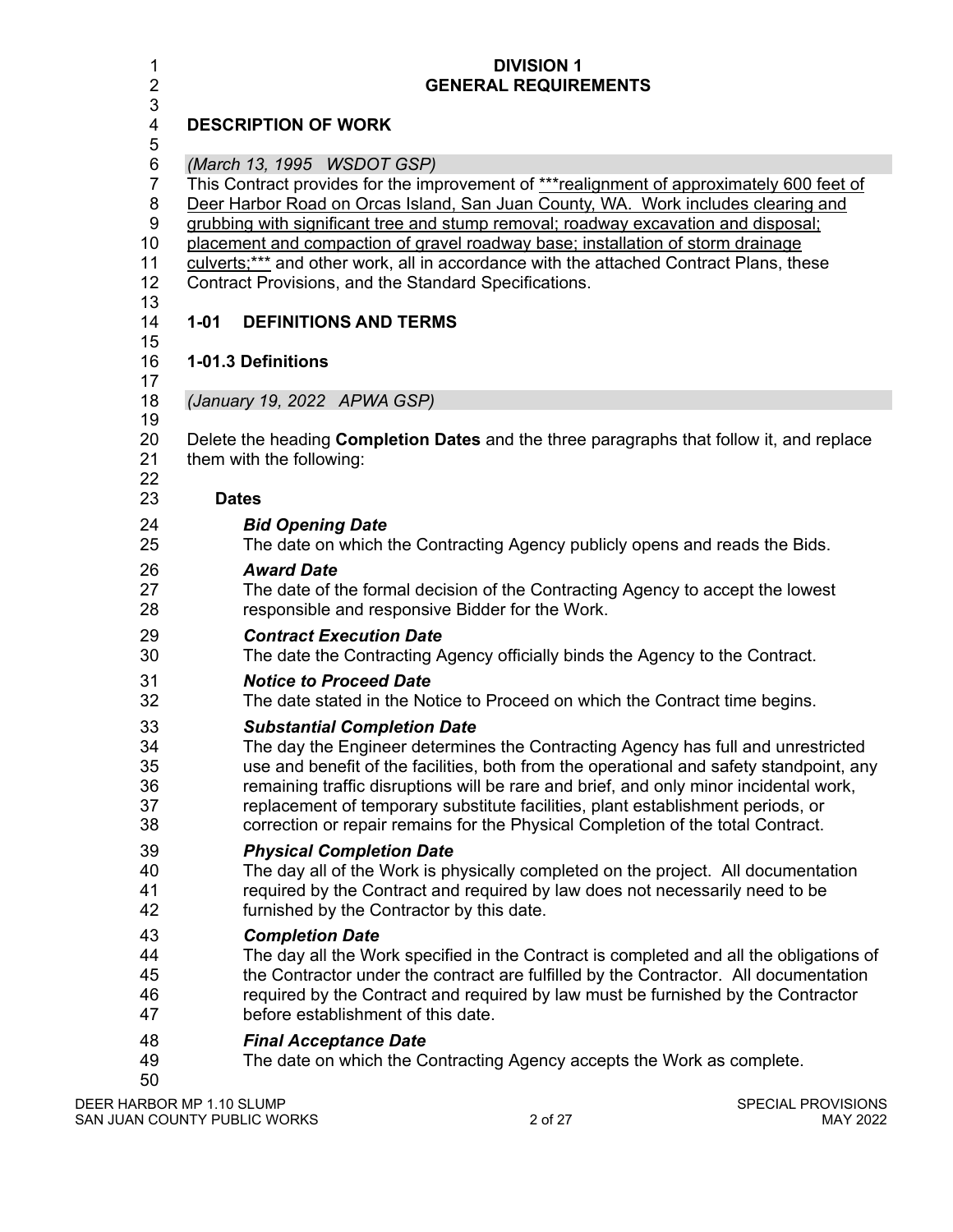- Supplement this Section with the following:
- $\frac{2}{3}$  All references in the Standard Specifications or WSDOT General Special Provisions, to the terms "Department of Transportation", "Washington State Transportation 5 Commission", "Commission", "Secretary of Transportation", "Secretary", "Headquarters", 6 and "State Treasurer" shall be revised to read "Contracting Agency".
	- and "State Treasurer" shall be revised to read "Contracting Agency".
- All references to the terms "State" or "state" shall be revised to read "Contracting Agency" unless the reference is to an administrative agency of the State of Washington, a State statute or regulation, or the context reasonably indicates otherwise.
- 

 All references to "State Materials Laboratory" shall be revised to read "Contracting Agency designated location".

 All references to "final contract voucher certification" shall be interpreted to mean the Contracting Agency form(s) by which final payment is authorized, and final completion and acceptance granted.

 **Additive**  A supplemental unit of work or group of bid items, identified separately in the Bid Proposal, which may, at the discretion of the Contracting Agency, be awarded in addition to the base bid.

#### **Alternate**

25 One of two or more units of work or groups of bid items, identified separately in the Bid<br>26 Proposal, from which the Contracting Agency may make a choice between different Proposal, from which the Contracting Agency may make a choice between different methods or material of construction for performing the same work.

#### **Business Day**

 A business day is any day from Monday through Friday except holidays as listed in Section 1-08.5.

32<br>33

# **Contract Bond**

The definition in the Standard Specifications for "Contract Bond" applies to whatever bond form(s) are required by the Contract Documents, which may be a combination of a Payment Bond and a Performance Bond.

- **Contract Documents**
- See definition for "Contract".

# 40<br>41

 **Contract Time**  The period of time established by the terms and conditions of the Contract within which the Work must be physically completed.

#### **Notice of Award**

- The written notice from the Contracting Agency to the successful Bidder signifying the
- Contracting Agency's acceptance of the Bid Proposal.
- 

# **Notice to Proceed**

- The written notice from the Contracting Agency or Engineer to the Contractor authorizing
- and directing the Contractor to proceed with the Work and establishing the date on which
- the Contract time begins.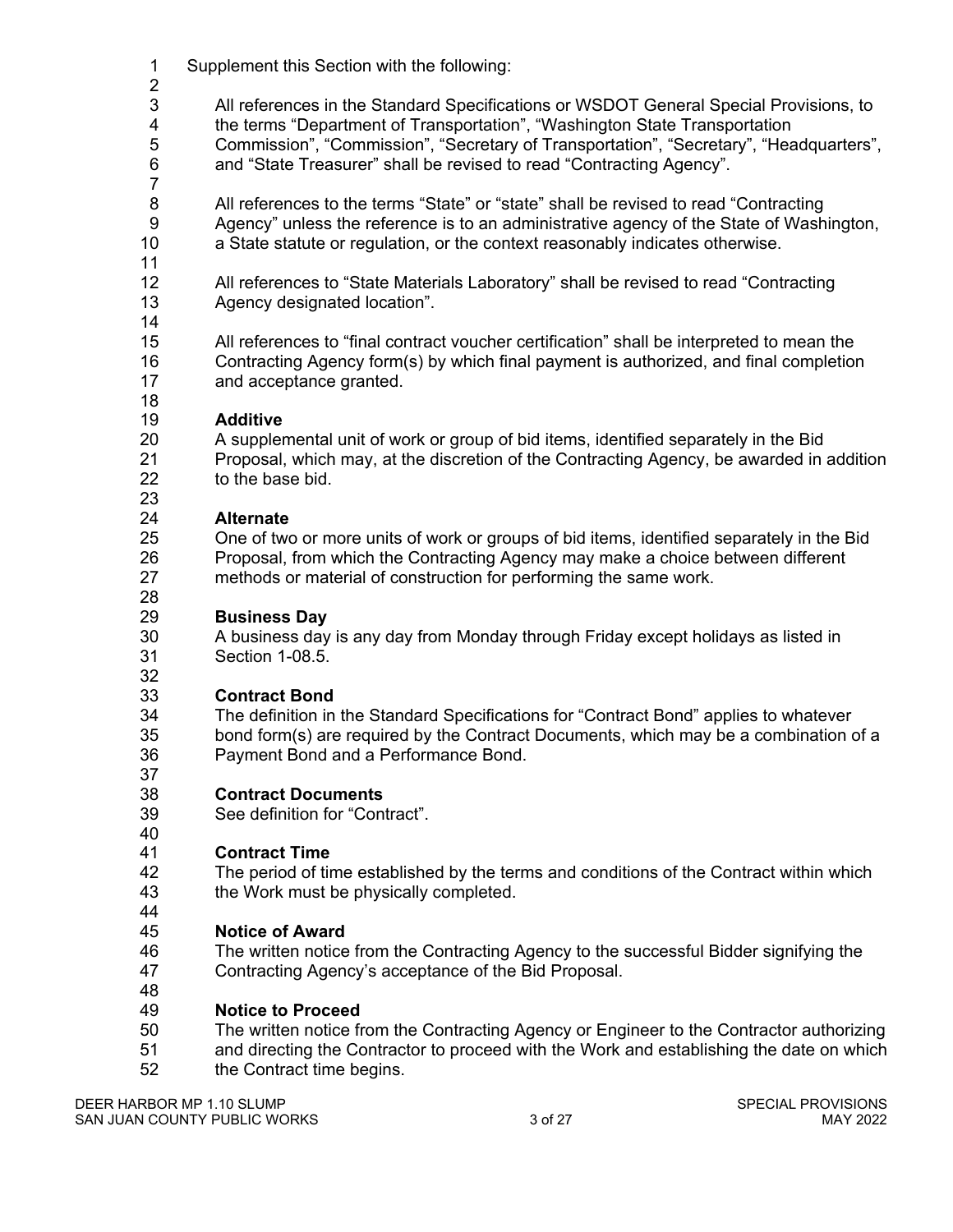**Traffic**  Both vehicular and non-vehicular traffic, such as pedestrians, bicyclists, wheelchairs, and equestrian traffic.

 6<br>7

 $\frac{1}{2}$ 

#### **1-02 BID PROCEDURES AND CONDITIONS**

#### **1-02.1 Prequalification of Bidders**

*(January 24, 2011 APWA GSP)*

Delete this section and replace it with the following:

#### **1-02.1 Qualifications of Bidder**

 Before award of a public works contract, a bidder must meet at least the minimum qualifications of RCW 39.04.350(1) to be considered a responsible bidder and qualified to be awarded a public works project.

#### **1-02.2 Plans and Specifications**

21<br>22 *(June 27, 2011 APWA GSP)*

Delete this section and replace it with the following:

24<br>25

Information as to where Bid Documents can be obtained or reviewed can be found in the Call for Bids (Advertisement for Bids) for the work.

 After award of the contract, plans and specifications will be issued to the Contractor at no cost as detailed below:

| <b>To Prime Contractor</b>     | <b>No. of Sets</b> | <b>Basis of Distribution</b>           |
|--------------------------------|--------------------|----------------------------------------|
| Reduced plans (11" x 17")      | 3                  | Furnished automatically<br>upon award. |
| <b>Contract Provisions</b>     | 3                  | Furnished automatically<br>upon award. |
| Large plans $(22" \times 34")$ | 2                  | Furnished only upon<br>request.        |

 Additional plans and Contract Provisions may be obtained by the Contractor from the source stated in the Call for Bids, at the Contractor's own expense.

#### **1-02.4 Examinations of Plans, Specifications, and Site of Work**

 **1-02.4(1) General**

38<br>39

- *(January 19, 2022 APWA GSP Option A)*
- The first sentence of the ninth paragraph, beginning with "Any prospective Bidder desiring…",
- is revised to read:
-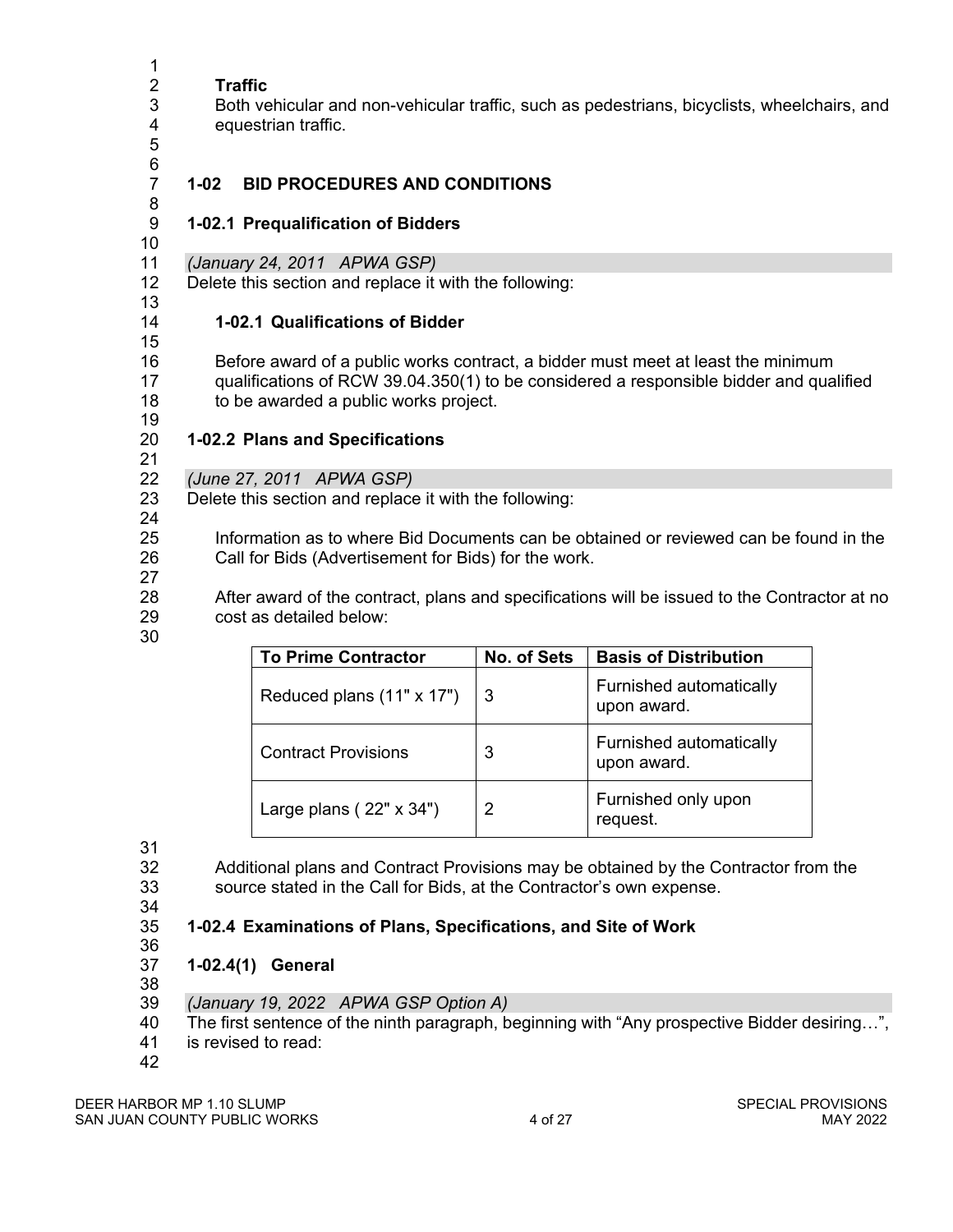1 Any prospective Bidder desiring an explanation or interpretation of the Bid Documents,<br>2 must request the explanation or interpretation in writing soon enough to allow a written 2 must request the explanation or interpretation in writing soon enough to allow a written<br>3 second reach all prospective Bidders before the submission of their Bids. reply to reach all prospective Bidders before the submission of their Bids.

#### **1-02.5 Proposal Forms**

6<br>7

*(July 31, 2017 APWA GSP)*

Delete this section and replace it with the following:

 The Proposal Form will identify the project and its location and describe the work. It will also list estimated quantities, units of measurement, the items of work, and the materials to be furnished at the unit bid prices. The bidder shall complete spaces on the proposal form that call for, but are not limited to, unit prices; extensions; summations; the total bid amount; signatures; date; and, where applicable, retail sales taxes and acknowledgment of addenda; the bidder's name, address, telephone number, and signature; the bidder's UDBE/DBE/M/WBE commitment, if applicable; a State of Washington Contractor's Registration Number; and a Business License Number, if applicable. Bids shall be completed by typing or shall be printed in ink by hand, preferably in black ink. The required certifications are included as part of the Proposal Form.

 21 The Contracting Agency reserves the right to arrange the proposal forms with alternates<br>22 and additives, if such be to the advantage of the Contracting Agency. The bidder shall and additives, if such be to the advantage of the Contracting Agency. The bidder shall bid on all alternates and additives set forth in the Proposal Form unless otherwise specified.

#### 25<br>26 **1-02.6 Preparation of Proposal**

- 
- *(August 2, 2004 WSDOT GSP OPT3)*
- The fifth and sixth paragraphs of Section 1-02.6 are deleted.
- *(December 10, 2020 APWA GSP, Option B)*
- Supplement the second paragraph with the following:
- 4. If a minimum bid amount has been established for any item, the unit or lump sum price must equal or exceed the minimum amount stated.
- 5. Any correction to a bid made by interlineation, alteration, or erasure, shall be initialed by the signer of the bid.
- Delete the last two paragraphs, and replace them with the following:
- The Bidder shall submit with their Bid a completed Contractor Certification Wage Law Compliance form, provided by the Contracting Agency. Failure to return this certification as part of the Bid Proposal package will make this Bid Nonresponsive and ineligible for Award. A Contractor Certification of Wage Law Compliance form is included in the Proposal Forms.
- 

- The Bidder shall make no stipulation on the Bid Form, nor qualify the bid in any manner.
- 47<br>48
	-
	- A bid by a corporation shall be executed in the corporate name, by the president or a
- vice president (or other corporate officer accompanied by evidence of authority to sign).
-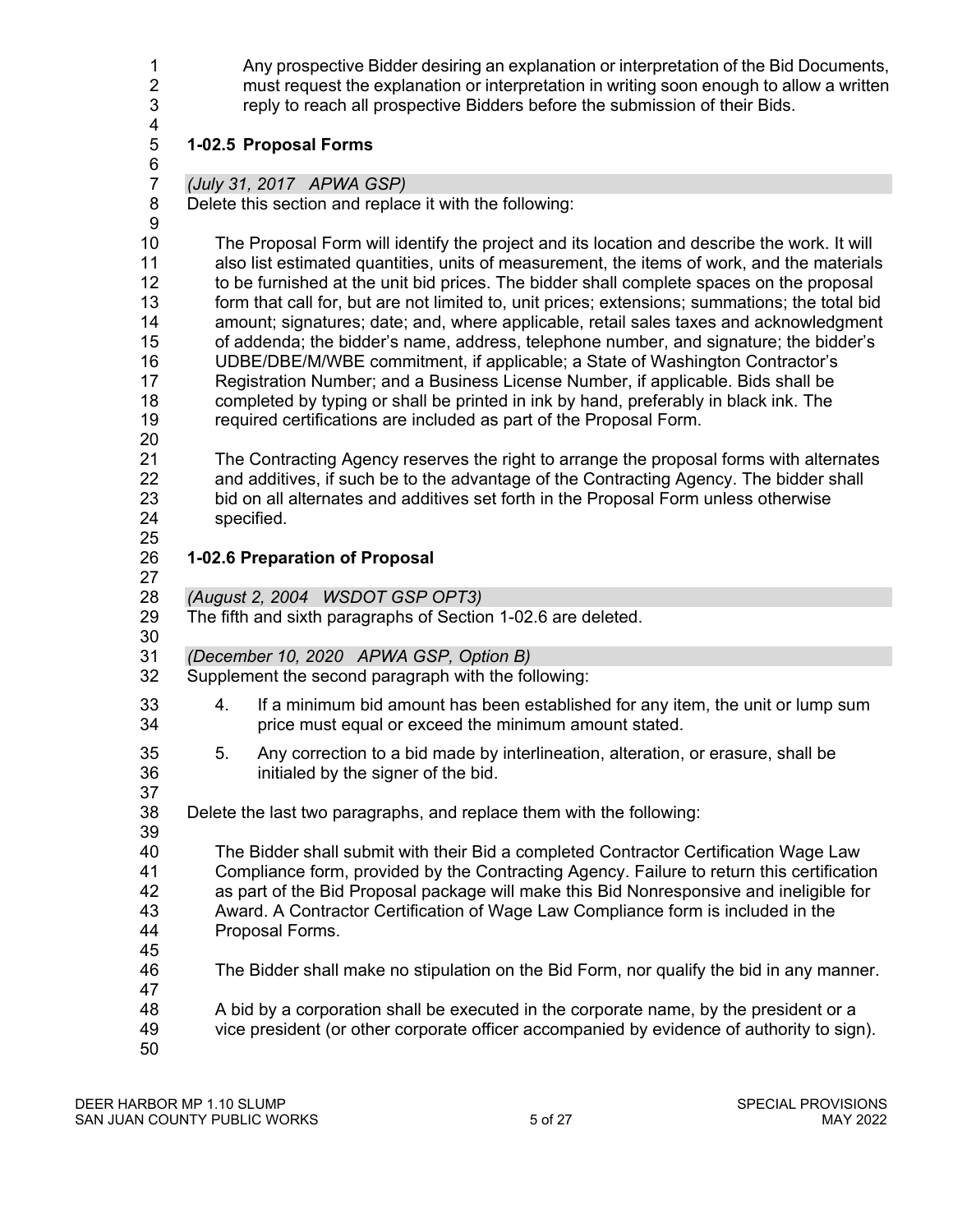| 1<br>2<br>3                             | A bid by a partnership shall be executed in the partnership name, and signed by a<br>partner. A copy of the partnership agreement shall be submitted with the Bid Form if any<br>UDBE requirements are to be satisfied through such an agreement.                             |
|-----------------------------------------|-------------------------------------------------------------------------------------------------------------------------------------------------------------------------------------------------------------------------------------------------------------------------------|
| 4<br>5<br>6<br>$\overline{7}$<br>8<br>9 | A bid by a joint venture shall be executed in the joint venture name and signed by a<br>member of the joint venture. A copy of the joint venture agreement shall be submitted<br>with the Bid Form if any UDBE requirements are to be satisfied through such an<br>agreement. |
| 10<br>11                                | 1-02.7 Bid Deposit                                                                                                                                                                                                                                                            |
| 12                                      | (March 8, 2013 APWA GSP)                                                                                                                                                                                                                                                      |
| 13<br>14                                | Supplement this section with the following:                                                                                                                                                                                                                                   |
| 15                                      | Bid bonds shall contain the following:                                                                                                                                                                                                                                        |
| 16                                      | 1. Contracting Agency-assigned number for the project;                                                                                                                                                                                                                        |
| 17                                      | 2. Name of the project;                                                                                                                                                                                                                                                       |
| 18                                      | 3. The Contracting Agency named as obligee;                                                                                                                                                                                                                                   |
|                                         |                                                                                                                                                                                                                                                                               |
| 19<br>20                                | 4. The amount of the bid bond stated either as a dollar figure or as a percentage which<br>represents five percent of the maximum bid amount that could be awarded;                                                                                                           |
| 21<br>22<br>23                          | 5. Signature of the bidder's officer empowered to sign official statements. The signature<br>of the person authorized to submit the bid should agree with the signature on the<br>bond, and the title of the person must accompany the said signature;                        |
| 24<br>25<br>26                          | 6. The signature of the surety's officer empowered to sign the bond and the power of<br>attorney.                                                                                                                                                                             |
| 27<br>28<br>29                          | If so stated in the Contract Provisions, bidder must use the bond form included in the<br><b>Contract Provisions.</b>                                                                                                                                                         |
| 30                                      | $(*****")$                                                                                                                                                                                                                                                                    |
| 31<br>32                                | The Bidder must use the bond form included in the Contract Provisions.                                                                                                                                                                                                        |
| 33<br>34                                | If so stated in the Contract Provisions, cash will not be accepted for a bid deposit.                                                                                                                                                                                         |
| 35                                      | $(******)$                                                                                                                                                                                                                                                                    |
| 36<br>37                                | Cash will not be accepted for a bid deposit.                                                                                                                                                                                                                                  |
| 38<br>39                                | 1-02.9 Delivery of Proposal                                                                                                                                                                                                                                                   |
| 40                                      | (January 19, 2022 APWA GSP, Option A)                                                                                                                                                                                                                                         |
| 41<br>42                                | Delete this section and replace it with the following:                                                                                                                                                                                                                        |
| 43<br>44<br>45<br>46<br>47              | Each Proposal shall be submitted in a sealed envelope, with the Project Name and<br>Project Number as stated in the Call for Bids clearly marked on the outside of the<br>envelope, or as otherwise required in the Bid Documents, to ensure proper handling and<br>delivery. |
| 48<br>49<br>50                          | To be considered responsive on a FHWA-funded project, the Bidder may be required to<br>submit the following items, as required by Section 1-02.6:                                                                                                                             |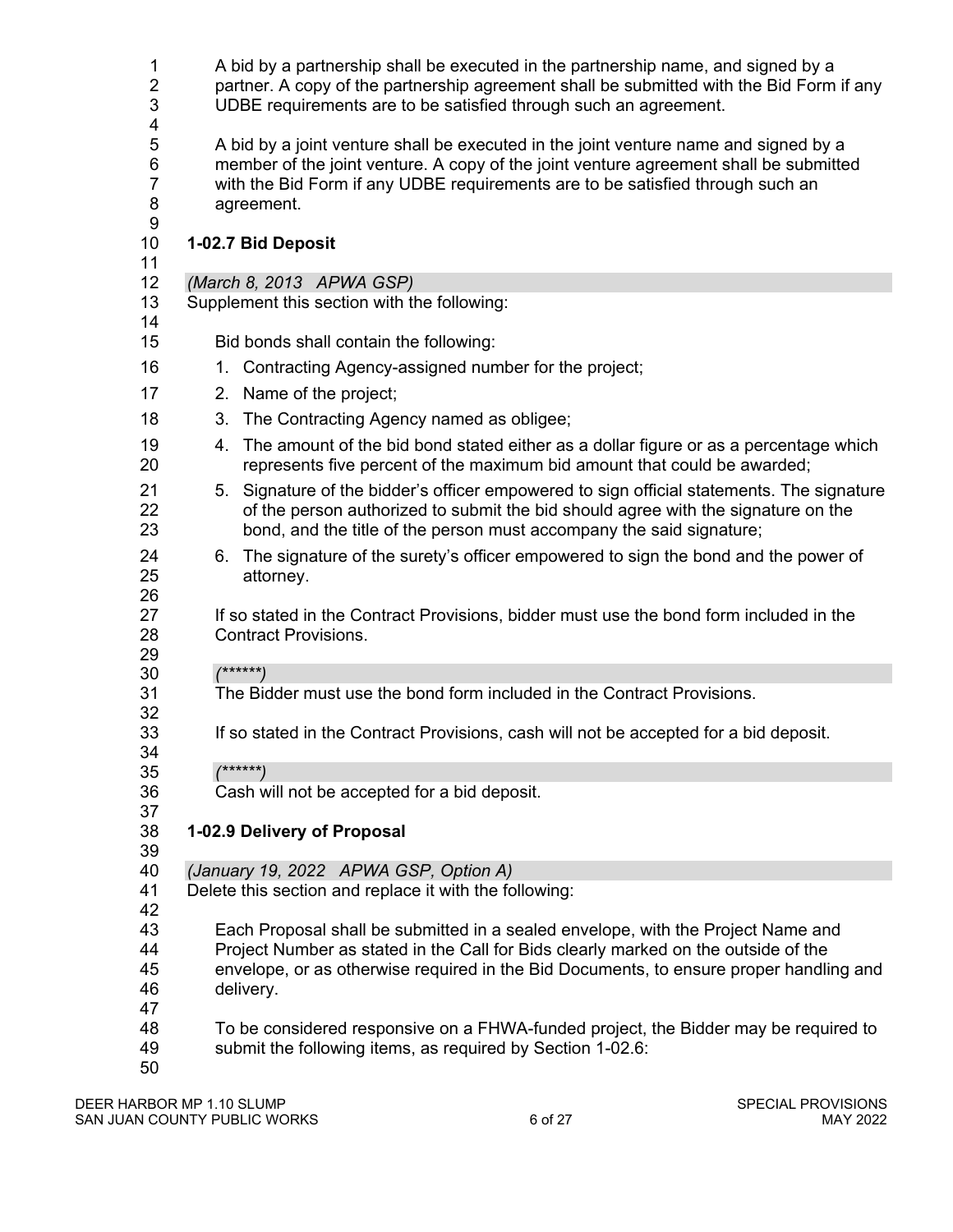- 1 DBE Utilization Certification (WSDOT 272-056)
- 2 **•** DBE Written Confirmation Document (WSDOT 422-031) from each DBE firm listed on the Bidder's completed DBE Utilization Certification listed on the Bidder's completed DBE Utilization Certification
- Good Faith Effort (GFE) Documentation
- DBE Bid Item Breakdown (WSDOT 272-054)
- DBE Trucking Credit Form (WSDOT 272-058)

#### **DBE Utilization Certification**

 The DBE Utilization Certification shall be received at the same location and no later than the time required for delivery of the Proposal. The Contracting Agency will not open or consider any Proposal when the DBE Utilization Certification is received after the time 12 specified for receipt of Proposals or received in a location other than that specified for<br>13 feceipt of Proposals. The DBE Utilization Certification may be submitted in the same receipt of Proposals. The DBE Utilization Certification may be submitted in the same envelope as the Bid deposit.

#### **DBE Written Confirmation and/or GFE Documentation**

17 The DBE Written Confirmation Documents and/or GFE Documents are not required to<br>18 be submitted with the Proposal. The DBE Written Confirmation Document(s) and/or GF be submitted with the Proposal. The DBE Written Confirmation Document(s) and/or GFE (if any) shall be received either with the Bid Proposal or as a Supplement to the Bid. The documents shall be received no later than 48 hours (not including Saturdays, Sundays and Holidays) after the time for delivery of the Proposal. To be considered responsive, 22 Bidders shall submit Written Confirmation Documentation from each DBE firm listed on<br>23 the Bidder's completed DBE Utilization Certification and/or the GFE as required by the Bidder's completed DBE Utilization Certification and/or the GFE as required by Section 1-02.6.

## **DBE Bid Item Breakdown and DBE Trucking Credit Form**

 The DBE Bid Item Breakdown and the DBE Trucking Credit Forms (if applicable) shall be received either with the Bid Proposal or as a Supplement to the Bid. The documents shall be received no later than 48 hours (not including Saturdays, Sundays and Holidays) after the time for delivery of the Proposal. To be considered responsive, Bidders shall submit a completed DBE Bid Item Breakdown and a DBE Trucking Credit Form for each 32 DBE Trucking firm listed on the DBE Utilization Certification, however, minor errors and<br>33 corrections to DBE Bid Item Breakdown or DBE Trucking Credit Forms will be returned corrections to DBE Bid Item Breakdown or DBE Trucking Credit Forms will be returned for correction for a period up to five calendar days (not including Saturdays, Sundays and Holidays) after the time for delivery of the Proposal. A DBE Bid Item Breakdown or DBE Trucking Credit Forms that are still incorrect after the correction period will be determined to be non-responsive.

 Proposals that are received as required will be publicly opened and read as specified in Section 1-02.12. The Contracting Agency will not open or consider any Bid Proposal that is received after the time specified in the Call for Bids for receipt of Bid Proposals, or received in a location other than that specified in the Call for Bids. The Contracting Agency will not open or consider any "Supplemental Information" (DBE confirmations, or GFE documentation) that is received after the time specified above, or received in a location other than that specified in the Call for Bids.

47 If an emergency or unanticipated event interrupts normal work processes of the<br>48 Contracting Agency so that Proposals cannot be received at the office designate

- Contracting Agency so that Proposals cannot be received at the office designated for
- receipt of bids as specified in Section 1-02.12 the time specified for receipt of the
- Proposal will be deemed to be extended to the same time of day specified in the
- solicitation on the first work day on which the normal work processes of the Contracting Agency resume.

DEER HARBOR MP 1.10 SLUMP SPECIAL PROVISIONS SAN JUAN COUNTY PUBLIC WORKS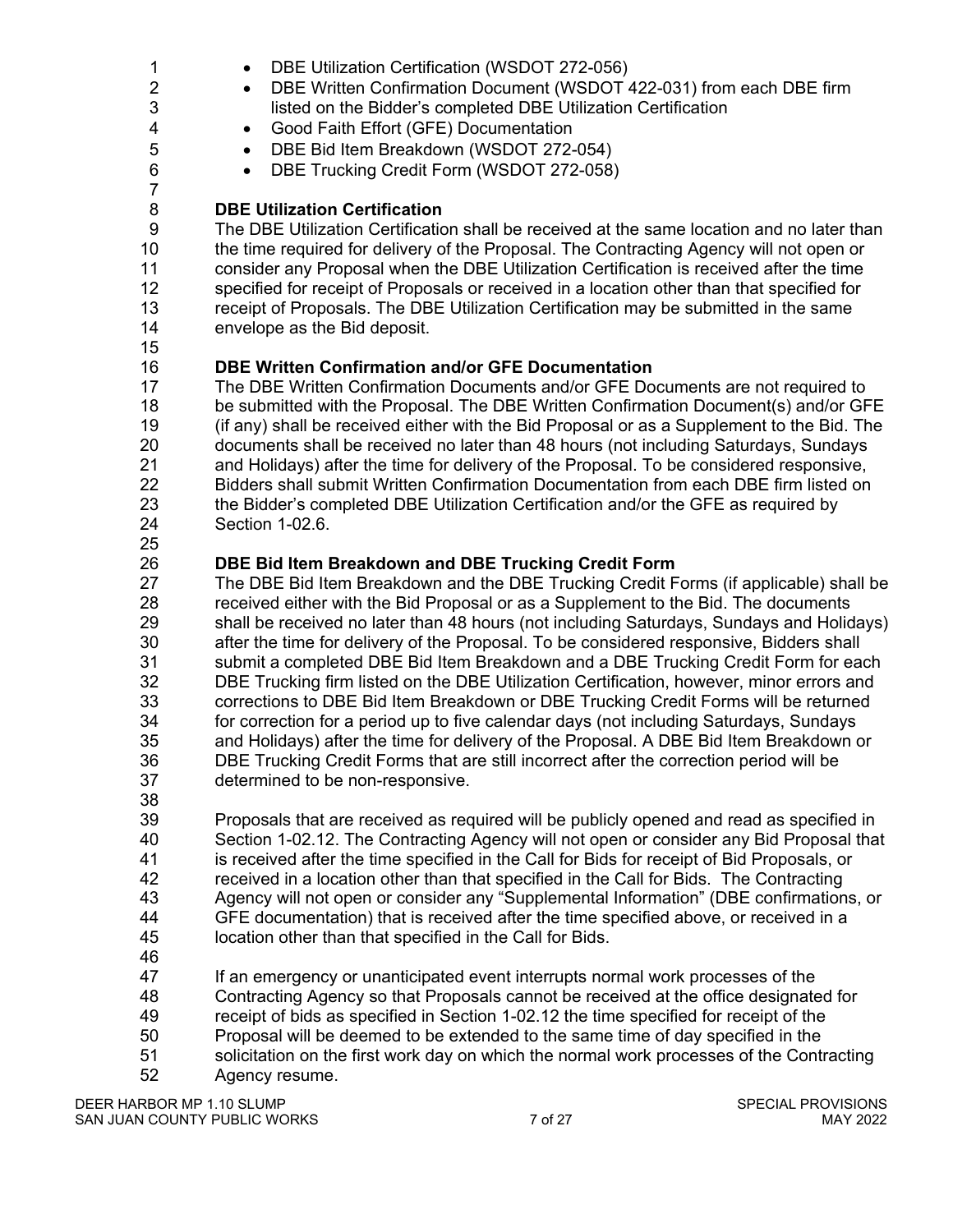| $\mathbf{1}$<br>$\overline{2}$<br>3 |             | 1-02.10 Withdrawing, Revising, or Supplementing Proposal                                                                                                            |
|-------------------------------------|-------------|---------------------------------------------------------------------------------------------------------------------------------------------------------------------|
| 4                                   |             | (July 23, 2015 APWA GSP)                                                                                                                                            |
| 5                                   |             | Delete this section, and replace it with the following:                                                                                                             |
| 6                                   |             |                                                                                                                                                                     |
| $\overline{7}$                      |             | After submitting a physical Bid Proposal to the Contracting Agency, the Bidder may                                                                                  |
| 8                                   |             | withdraw, revise, or supplement it if:                                                                                                                              |
| $\boldsymbol{9}$                    |             |                                                                                                                                                                     |
| 10                                  | 1.          | The Bidder submits a written request signed by an authorized person and                                                                                             |
| 11<br>12                            |             | physically delivers it to the place designated for receipt of Bid Proposals, and                                                                                    |
| 13                                  | 2.          | The Contracting Agency receives the request before the time set for receipt of<br>Bid Proposals, and                                                                |
| 14                                  | 3.          | The revised or supplemented Bid Proposal (if any) is received by the                                                                                                |
| 15                                  |             | Contracting Agency before the time set for receipt of Bid Proposals.                                                                                                |
| 16                                  |             |                                                                                                                                                                     |
| 17                                  |             | If the Bidder's request to withdraw, revise, or supplement its Bid Proposal is received                                                                             |
| 18                                  |             | before the time set for receipt of Bid Proposals, the Contracting Agency will return the                                                                            |
| 19                                  |             | unopened Proposal package to the Bidder. The Bidder must then submit the revised or                                                                                 |
| 20                                  |             | supplemented package in its entirety. If the Bidder does not submit a revised or                                                                                    |
| 21                                  |             | supplemented package, then its bid shall be considered withdrawn.                                                                                                   |
| 22                                  |             |                                                                                                                                                                     |
| 23                                  |             | Late revised or supplemented Bid Proposals or late withdrawal requests will be date                                                                                 |
| 24<br>25                            |             | recorded by the Contracting Agency and returned unopened. Mailed, emailed, or faxed                                                                                 |
| 26                                  |             | requests to withdraw, revise, or supplement a Bid Proposal are not acceptable.                                                                                      |
| 27                                  | $1 - 02.13$ |                                                                                                                                                                     |
|                                     |             |                                                                                                                                                                     |
| 28                                  |             | <b>Irregular Proposals</b>                                                                                                                                          |
| 29                                  |             | (October 1, 2020 APWA GSP)                                                                                                                                          |
| 30                                  |             | Delete this section and replace it with the following:                                                                                                              |
| 31                                  |             |                                                                                                                                                                     |
| 32                                  |             | 1. A Proposal will be considered irregular and will be rejected if:                                                                                                 |
| 33                                  | a.          | The Bidder is not prequalified when so required;                                                                                                                    |
| 34                                  | b.          | The authorized Proposal form furnished by the Contracting Agency is not                                                                                             |
| 35                                  |             | used or is altered;                                                                                                                                                 |
| 36                                  | C.          | The completed Proposal form contains any unauthorized additions, deletions,                                                                                         |
| 37                                  |             | alternate Bids, or conditions;                                                                                                                                      |
| 38<br>39                            | d.          | The Bidder adds provisions reserving the right to reject or accept the award,<br>or enter into the Contract;                                                        |
| 40                                  | е.          | A price per unit cannot be determined from the Bid Proposal;                                                                                                        |
| 41                                  | f.          | The Proposal form is not properly executed;                                                                                                                         |
| 42                                  | g.          | The Bidder fails to submit or properly complete a Subcontractor list, if                                                                                            |
| 43                                  |             | applicable, as required in Section 1-02.6;                                                                                                                          |
| 44                                  | h.          | The Bidder fails to submit or properly complete a Disadvantaged Business                                                                                            |
| 45                                  |             | Enterprise Certification, if applicable, as required in Section 1-02.6;                                                                                             |
| 46                                  | i.          | The Bidder fails to submit written confirmation from each DBE firm listed on                                                                                        |
| 47                                  |             | the Bidder's completed DBE Utilization Certification that they are in                                                                                               |
| 48                                  |             | agreement with the bidder's DBE participation commitment, if applicable, as                                                                                         |
| 49                                  |             | required in Section 1-02.6, or if the written confirmation that is submitted fails                                                                                  |
| 50                                  |             | to meet the requirements of the Special Provisions;                                                                                                                 |
| 51<br>52                            | j           | The Bidder fails to submit DBE Good Faith Effort documentation, if applicable,<br>as required in Section 1-02.6, or if the documentation that is submitted fails to |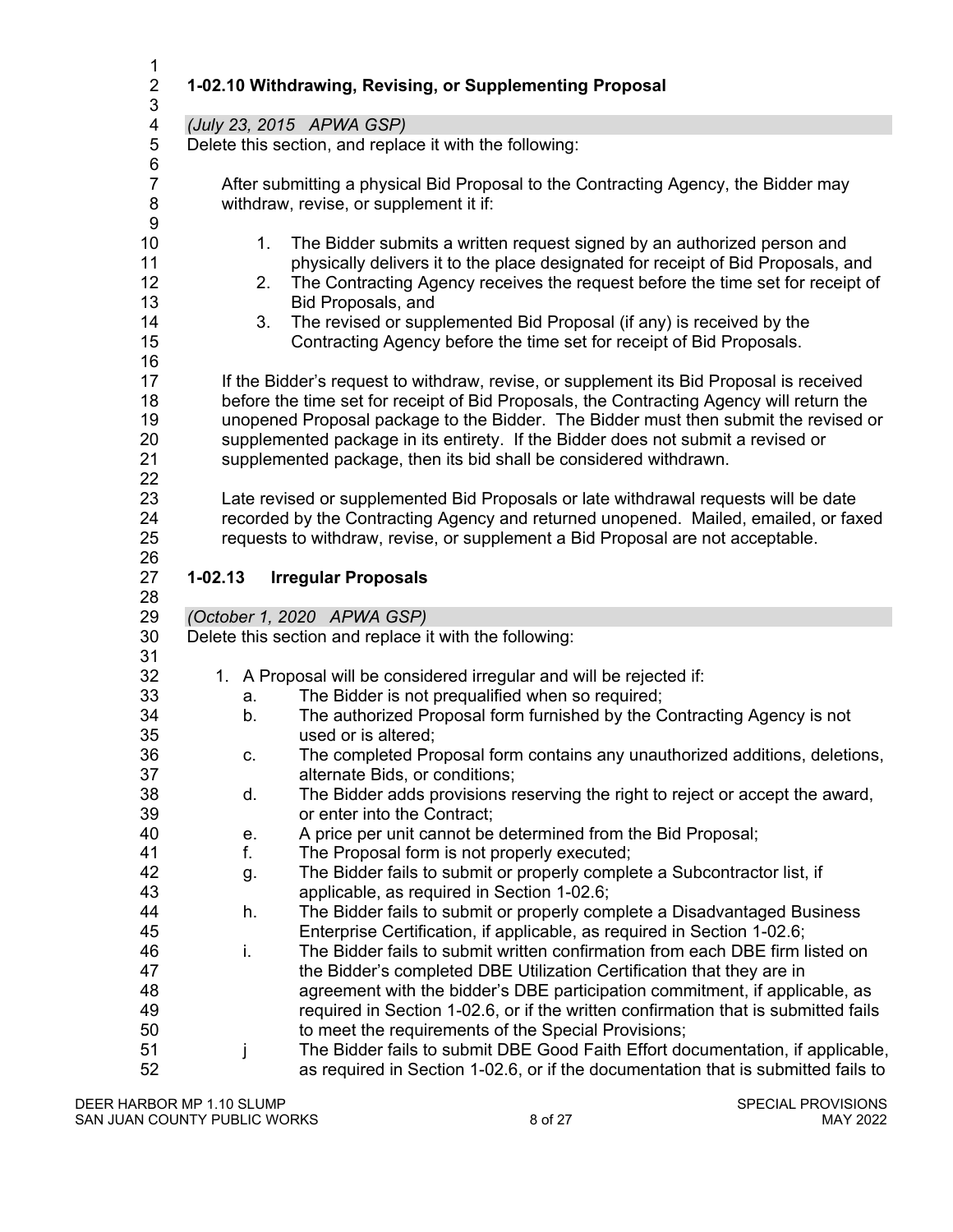| $\mathbf{1}$   |             | demonstrate that a Good Faith Effort to meet the Condition of Award was                                                                                                             |
|----------------|-------------|-------------------------------------------------------------------------------------------------------------------------------------------------------------------------------------|
| $\frac{2}{3}$  | k.          | made;<br>The Bidder fails to submit a DBE Bid Item Breakdown form, if applicable, as                                                                                                |
| 4              |             | required in Section 1-02.6, or if the documentation that is submitted fails to                                                                                                      |
| 5              |             | meet the requirements of the Special Provisions;                                                                                                                                    |
| 6              | T.          | The Bidder fails to submit DBE Trucking Credit Forms, if applicable, as                                                                                                             |
| $\overline{7}$ |             | required in Section 1-02.6, or if the documentation that is submitted fails to                                                                                                      |
| 8              |             | meet the requirements of the Special Provisions;                                                                                                                                    |
| 9              | m.          | The Bid Proposal does not constitute a definite and unqualified offer to meet                                                                                                       |
| 10             |             | the material terms of the Bid invitation; or                                                                                                                                        |
| 11             | n.          | More than one Proposal is submitted for the same project from a Bidder                                                                                                              |
| 12             |             | under the same or different names.                                                                                                                                                  |
| 13<br>14       |             | 2. A Proposal may be considered irregular and may be rejected if:                                                                                                                   |
| 15             | a.          | The Proposal does not include a unit price for every Bid item;                                                                                                                      |
| 16             | b.          | Any of the unit prices are excessively unbalanced (either above or below the                                                                                                        |
| 17             |             | amount of a reasonable Bid) to the potential detriment of the Contracting                                                                                                           |
| 18             |             | Agency;                                                                                                                                                                             |
| 19             | C.          | Receipt of Addenda is not acknowledged;                                                                                                                                             |
| 20             | d.          | A member of a joint venture or partnership and the joint venture or                                                                                                                 |
| 21             |             | partnership submit Proposals for the same project (in such an instance, both                                                                                                        |
| 22             |             | Bids may be rejected); or                                                                                                                                                           |
| 23             | е.          | If Proposal form entries are not made in ink.                                                                                                                                       |
| 24<br>25       | $1 - 02.14$ |                                                                                                                                                                                     |
|                |             |                                                                                                                                                                                     |
| 26             |             | <b>Disqualification of Bidders</b>                                                                                                                                                  |
| 27             |             | (May 17, 2018 APWA GSP, Option A)                                                                                                                                                   |
| 28             |             | Delete this section and replace it with the following:                                                                                                                              |
| 29             |             |                                                                                                                                                                                     |
| 30             |             | A Bidder will be deemed not responsible if the Bidder does not meet the mandatory                                                                                                   |
| 31             |             | bidder responsibility criteria in RCW 39.04.350(1), as amended.                                                                                                                     |
| 32             |             |                                                                                                                                                                                     |
| 33             |             | The Contracting Agency will verify that the Bidder meets the mandatory bidder                                                                                                       |
| 34             |             | responsibility criteria in RCW 39.04.350(1). To assess bidder responsibility, the                                                                                                   |
| 35<br>36       |             | Contracting Agency reserves the right to request documentation as needed from the<br>Bidder and third parties concerning the Bidder's compliance with the mandatory bidder          |
| 37             |             | responsibility criteria.                                                                                                                                                            |
| 38             |             |                                                                                                                                                                                     |
| 39             |             | If the Contracting Agency determines the Bidder does not meet the mandatory bidder                                                                                                  |
| 40             |             | responsibility criteria in RCW 39.04.350(1) and is therefore not a responsible Bidder, the                                                                                          |
| 41             |             | Contracting Agency shall notify the Bidder in writing, with the reasons for its                                                                                                     |
| 42             |             | determination. If the Bidder disagrees with this determination, it may appeal the                                                                                                   |
| 43             |             | determination within two (2) business days of the Contracting Agency's determination by                                                                                             |
| 44             |             | presenting its appeal and any additional information to the Contracting Agency. The                                                                                                 |
| 45<br>46       |             | Contracting Agency will consider the appeal and any additional information before                                                                                                   |
| 47             |             | issuing its final determination. If the final determination affirms that the Bidder is not<br>responsible, the Contracting Agency will not execute a contract with any other Bidder |
| 48             |             | until at least two business days after the Bidder determined to be not responsible has                                                                                              |
| 49<br>50       |             | received the Contracting Agency's final determination.                                                                                                                              |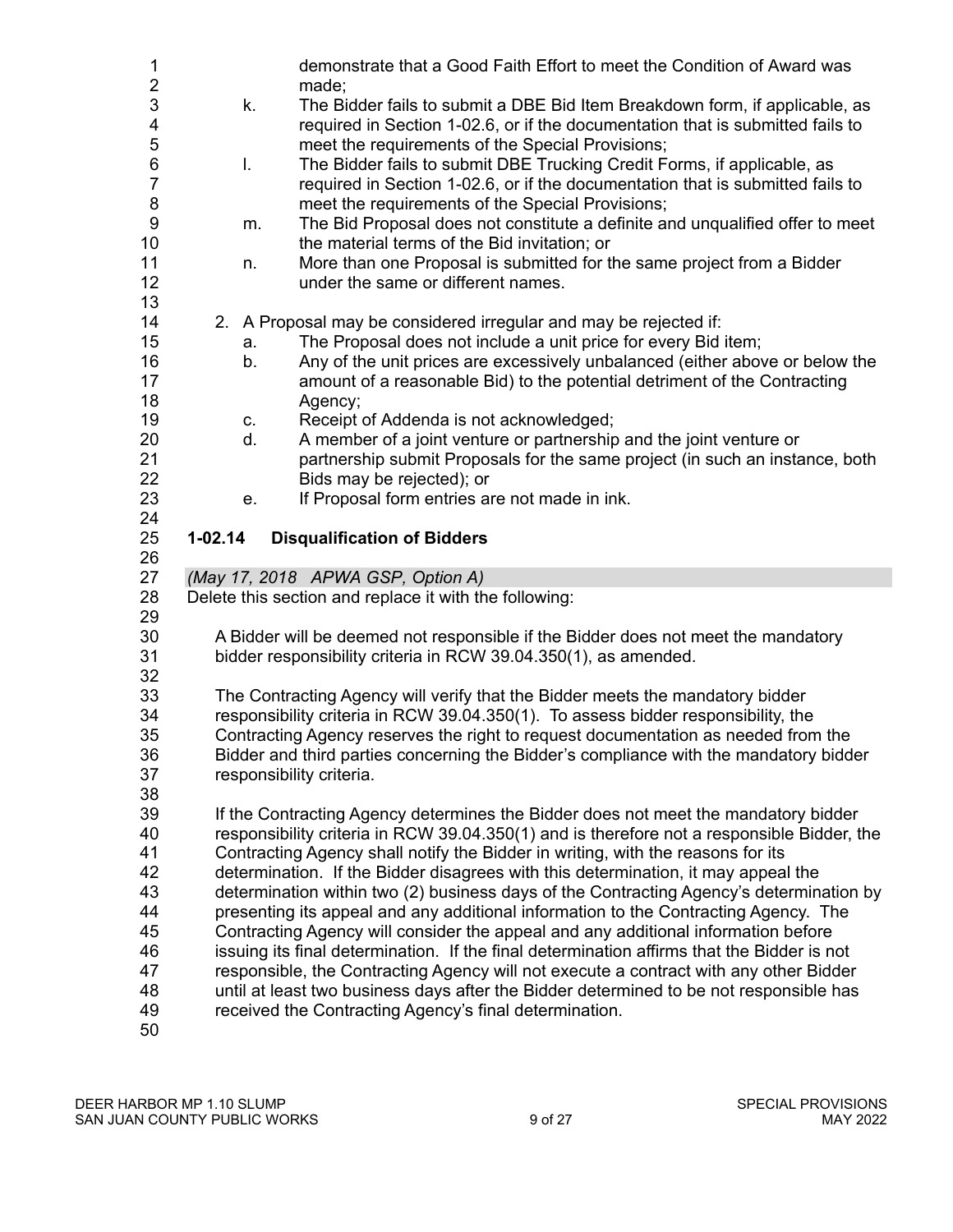#### **1-03 AWARD AND EXECUTION OF CONTRACT**

#### $\frac{2}{3}$ **1-03.1 Consideration of Bids**

*(January 23, 2006 APWA GSP)*

Revise the first paragraph to read:

 After opening and reading proposals, the Contracting Agency will check them for correctness of extensions of the prices per unit and the total price. If a discrepancy exists between the price per unit and the extended amount of any bid item, the price per unit will control. If a minimum bid amount has been established for any item and the bidder's unit or lump sum price is less than the minimum specified amount, the Contracting Agency will unilaterally revise the unit or lump sum price, to the minimum specified amount and recalculate the extension. The total of extensions, corrected where necessary, including sales taxes where applicable and such additives and/or alternates as selected by the Contracting Agency, will be used by the Contracting 17 Agency for award purposes and to fix the Awarded Contract Price amount and the amount of the contract bond.

#### **1-03.3 Execution of Contract**

21<br>22

- *(January 19, 2022 APWA GSP)*
- Revise this section to read:
- 24<br>25

 Within 3 calendar days of Award date (not including Saturdays, Sundays and Holidays), the successful Bidder shall provide the information necessary to execute the Contract to the Contracting Agency. The Bidder shall send the contact information, including the full name, email address, and phone number, for the authorized signer and bonding agent to the Contracting Agency.

 Copies of the Contract Provisions, including the unsigned Form of Contract, will be 32 available for signature by the successful bidder on the first business day following award.<br>33 The number of copies to be executed by the Contractor will be determined by the The number of copies to be executed by the Contractor will be determined by the Contracting Agency.

 Within \*\*7\*\* calendar days after the award date, the successful bidder shall return the signed Contracting Agency-prepared contract, an insurance certification as required by Section 1-07.18, a satisfactory bond as required by law and Section 1-03.4, the Transfer of Coverage form for the Construction Stormwater General Permit with sections I, III, and 40 VIII completed when provided. Before execution of the contract by the Contracting<br>41 Agency, the successful bidder shall provide any pre-award information the Contract Agency, the successful bidder shall provide any pre-award information the Contracting Agency may require under Section 1-02.15.

Until the Contracting Agency executes a contract, no proposal shall bind the Contracting

Agency nor shall any work begin within the project limits or within Contracting Agency-

 furnished sites. The Contractor shall bear all risks for any work begun outside such areas and for any materials ordered before the contract is executed by the Contracting Agency.

 If the bidder experiences circumstances beyond their control that prevents return of the contract documents within the calendar days after the award date stated above, the Contracting Agency may grant up to a maximum of \*\*7\*\* additional calendar days for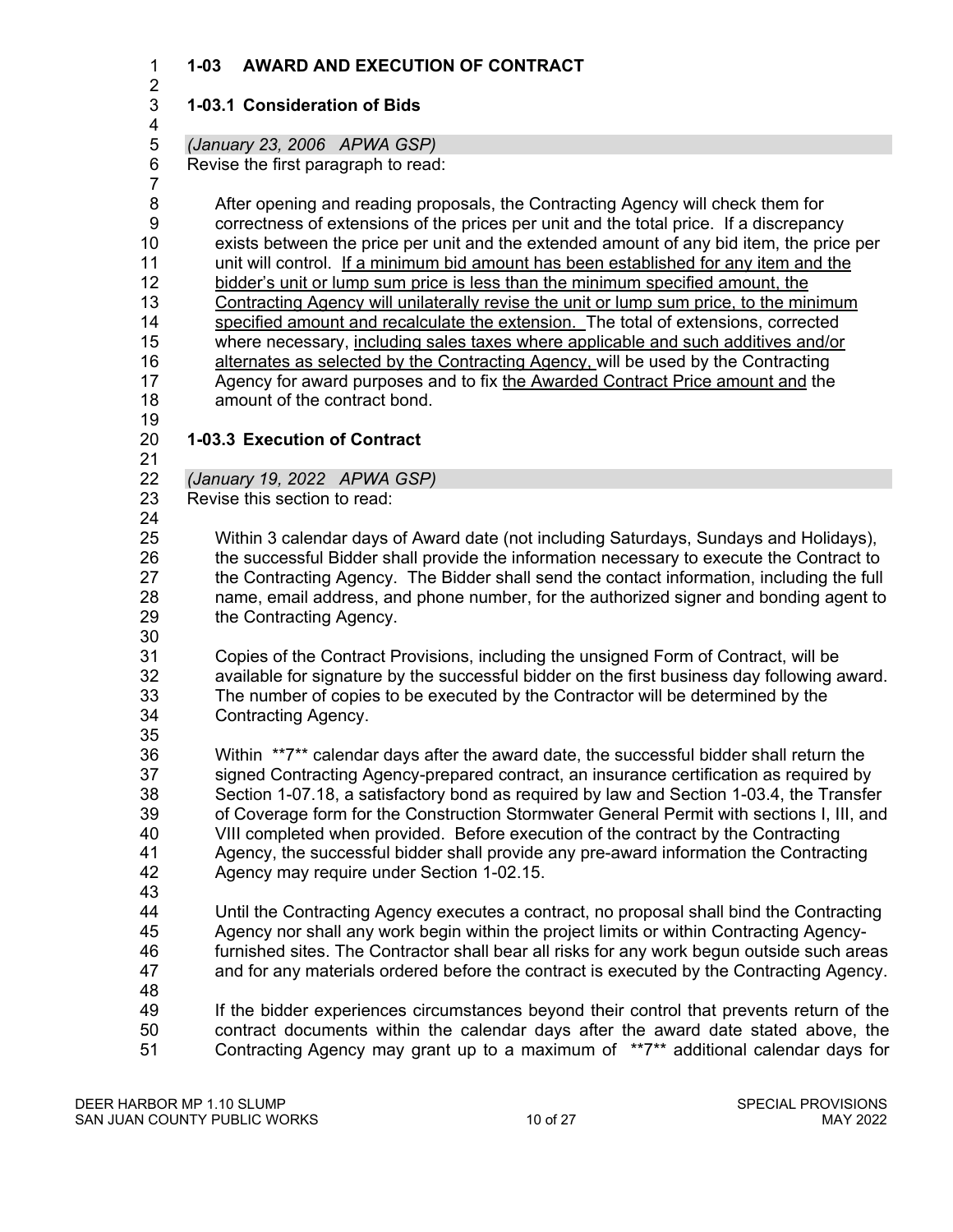1 return of the documents, provided the Contracting Agency deems the circumstances<br>2 warrant it. warrant it.

#### **1-03.4 Contract Bond**

*(July 23, 2015 APWA GSP)*

Delete the first paragraph and replace it with the following:

8<br>9

The successful bidder shall provide executed payment and performance bond(s) for the full contract amount. The bond may be a combined payment and performance bond; or 11 be separate payment and performance bonds. In the case of separate payment and performance bonds, each shall be for the full contract amount. The bond(s) shall:

- 13 1. Be on Contracting Agency-furnished form(s);
- 2. Be signed by an approved surety (or sureties) that:
- a. Is registered with the Washington State Insurance Commissioner, and
- b. Appears on the current Authorized Insurance List in the State of Washington published by the Office of the Insurance Commissioner,
- 3. Guarantee that the Contractor will perform and comply with all obligations, duties, and conditions under the Contract, including but not limited to the duty and obligation to indemnify, defend, and protect the Contracting Agency against all losses and claims related directly or indirectly from any failure:
- a. Of the Contractor (or any of the employees, subcontractors, or lower tier subcontractors of the Contractor) to faithfully perform and comply with all contract obligations, conditions, and duties, or
- b. Of the Contractor (or the subcontractors or lower tier subcontractors of the Contractor) to pay all laborers, mechanics, subcontractors, lower tier subcontractors, material person, or any other person who provides supplies or provisions for carrying out the work;
- 4. Be conditioned upon the payment of taxes, increases, and penalties incurred on the project under titles 50, 51, and 82 RCW; and
- 5. Be accompanied by a power of attorney for the Surety's officer empowered to sign
- 32 the bond; and<br>33 6. Be signed by a 6. Be signed by an officer of the Contractor empowered to sign official statements (sole proprietor or partner). If the Contractor is a corporation, the bond(s) must be signed by the president or vice president, unless accompanied by written proof of the authority of the individual signing the bond(s) to bind the corporation (i.e., corporate resolution, power of attorney, or a letter to such effect signed by the president or vice president).
- 

#### **1-03.7 Judicial Review**

41<br>42

- *(November 30, 2018 APWA GSP)*
- Revise this section to read:
- 
- Any decision made by the Contracting Agency regarding the Award and execution of the
- Contract or Bid rejection shall be conclusive subject to the scope of judicial review
- permitted under Washington Law. Such review, if any, shall be timely filed in the
- 48 Superior Court of the county where the Contracting Agency headquarters is located,
- provided that where an action is asserted against a county, RCW 36.01.050 shall control
- venue and jurisdiction.
-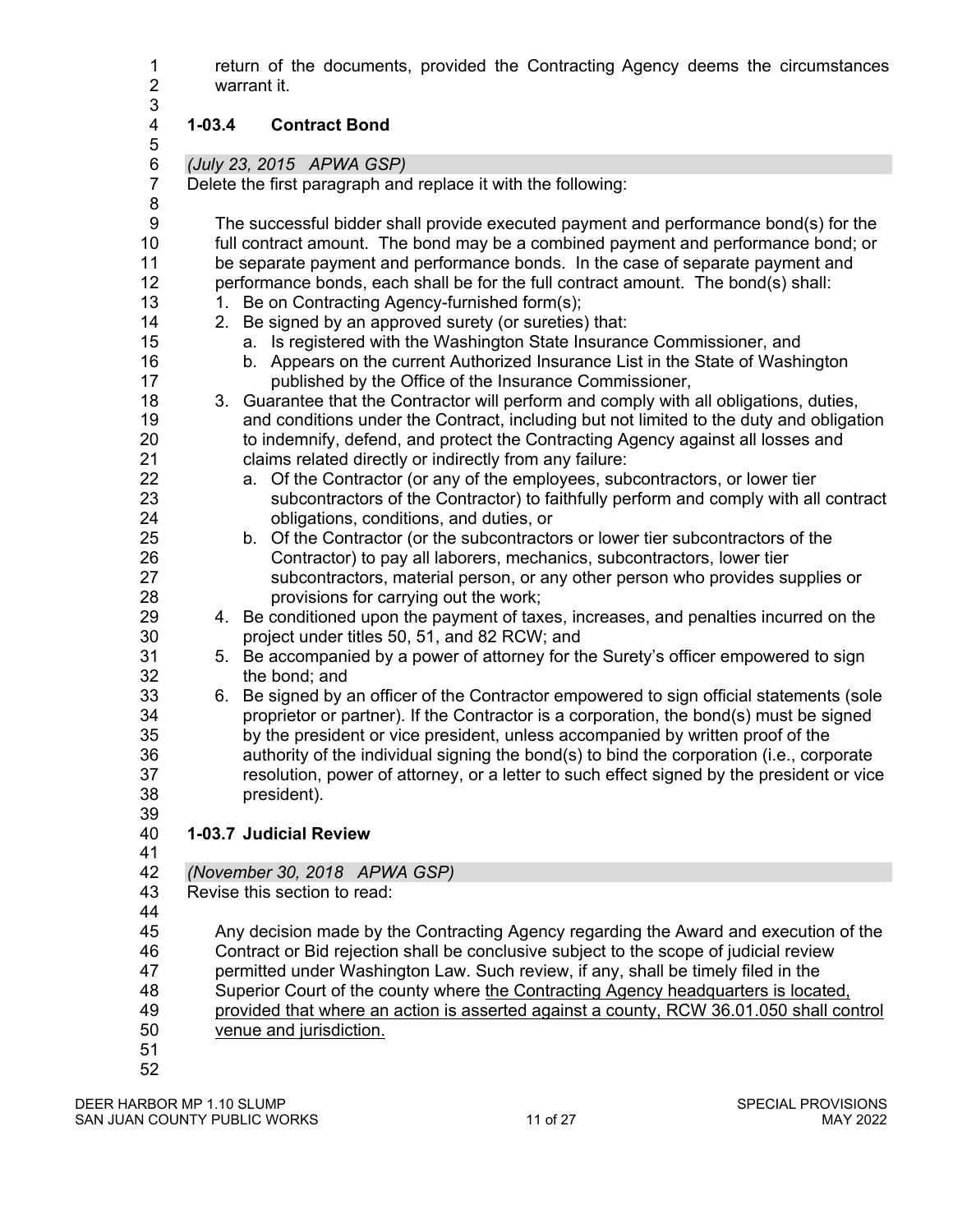#### **1-04 SCOPE OF THE WORK**

#### $\frac{2}{3}$  **1-04.4(1) Minor Changes**

#### *(May 30, 2019 APWA GSP)*

Delete the first paragraph and replace it with the following:

 Payments or credits for changes amounting to \*\*\*\$5,000\*\*\* or less may be made under the Bid item "Minor Change". At the discretion of the Contracting Agency, this procedure for Minor Changes may be used in lieu of the more formal procedure as outlined in Section 1-04.4, Changes. All "Minor Change" work will be within the scope of the Contract Work and will not change Contract Time.

6<br>7

#### **1-04.6 Variation in Estimated Quantities**

*(May 25, 2006 APWA GSP)*

 Supplement this section with the following: 

 The quantities for \*\*Unsuitable Foundation Excavation Including Haul\*\* have been entered into the Proposal only to provide a common proposal for bidders. Actual quantities will be determined in the field as the work progresses, and will be paid at the original bid price, regardless of final quantity. These bid items shall not be subject to the provisions of 1- 04.6 of the Standard Specifications.

 

#### **1-05 CONTROL OF WORK**

#### **1-05.4 Conformity With and Deviations from Plans and Stakes**

*(January 13, 2021 WSDOT GSP)* 

*Contractor Surveying - Roadway* 

The Contracting Agency has provided primary survey control in the Plans.

 The Contractor shall be responsible for setting, maintaining, and resetting all alignment stakes, slope stakes, and grades necessary for the construction of the roadbed, drainage, surfacing, paving, channelization and pavement marking, illumination and signals, guardrails and barriers, and signing. Except for the survey control data to be furnished by the Contracting Agency, calculations, surveying, and measuring required 40 for setting and maintaining the necessary lines and grades shall be the Contractor's 41 responsibility.

- responsibility.
- 

The Contractor shall inform the Engineer when monuments are discovered that were

not identified in the Plans and construction activity may disturb or damage the

monuments. All monuments noted on the plans "DO NOT DISTURB" shall be protected

throughout the length of the project or be replaced at the Contractors expense.

Detailed survey records shall be maintained, including a description of the work

performed on each shift, the methods utilized, and the control points used. The record

shall be adequate to allow the survey to be reproduced. A copy of each day's record

shall be provided to the Engineer within three working days after the end of the shift.

DEER HARBOR MP 1.10 SLUMP SPECIAL PROVISIONS SAN JUAN COUNTY PUBLIC WORKS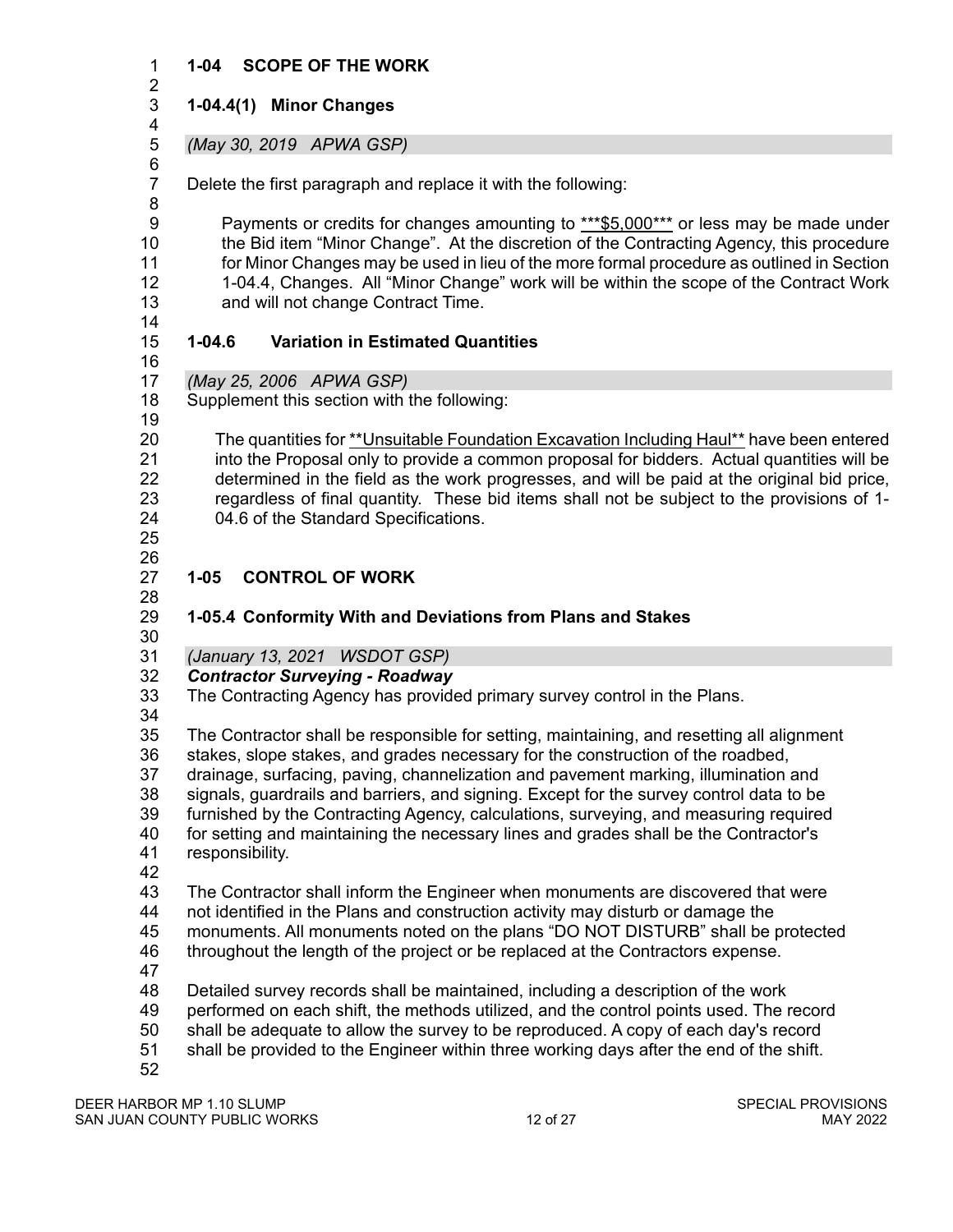| $\mathbf{1}$<br>$\overline{c}$<br>3<br>4                       |    | The meaning of words and terms used in this provision shall be as listed in "Definitions<br>of Surveying and Associated Terms" current edition, published by the American<br>Congress on Surveying and Mapping and the American Society of Civil Engineers.                                                                                                                                                                                                                                                                                                                                                                                                                                                                                                      |
|----------------------------------------------------------------|----|------------------------------------------------------------------------------------------------------------------------------------------------------------------------------------------------------------------------------------------------------------------------------------------------------------------------------------------------------------------------------------------------------------------------------------------------------------------------------------------------------------------------------------------------------------------------------------------------------------------------------------------------------------------------------------------------------------------------------------------------------------------|
| 5<br>$\,6$                                                     |    | The survey work shall include but not be limited to the following:                                                                                                                                                                                                                                                                                                                                                                                                                                                                                                                                                                                                                                                                                               |
| $\overline{7}$<br>8<br>$\boldsymbol{9}$<br>10<br>11<br>12      |    | 1. Verify the primary horizontal and vertical control furnished by the Contracting<br>Agency, and expand into secondary control by adding stakes and hubs as well<br>as additional survey control needed for the project. Provide descriptions of<br>secondary control to the Contracting Agency. The description shall include<br>coordinates and elevations of all secondary control points.                                                                                                                                                                                                                                                                                                                                                                   |
| 13<br>14<br>15<br>16                                           |    | 2. Establish, the centerlines of all alignments, by placing hubs, stakes, or marks<br>on centerline or on offsets to centerline at all curve points (PCs, PTs, and PIs)<br>and at points on the alignments spaced no further than 50 feet.                                                                                                                                                                                                                                                                                                                                                                                                                                                                                                                       |
| 17<br>18<br>19<br>20<br>21                                     |    | 3. Establish clearing limits, placing stakes at all angle points and at intermediate<br>points not more than 50 feet apart. The clearing and grubbing limits shall be 5<br>feet beyond the toe of a fill and 10 feet beyond the top of a cut unless<br>otherwise shown in the Plans.                                                                                                                                                                                                                                                                                                                                                                                                                                                                             |
| 22<br>23<br>24<br>25<br>26                                     |    | 4. Establish grading limits, placing slope stakes at centerline increments not more<br>than 50 feet apart. Establish offset reference to all slope stakes. If Global<br>Positioning Satellite (GPS) Machine Controls are used to provide grade<br>control, then slope stakes may be omitted at the discretion of the Contractor                                                                                                                                                                                                                                                                                                                                                                                                                                  |
| 27<br>28<br>29<br>30                                           |    | 5. Establish the horizontal and vertical location of all drainage features, placing<br>offset stakes to all drainage structures and to pipes at a horizontal interval not<br>greater than 25 feet.                                                                                                                                                                                                                                                                                                                                                                                                                                                                                                                                                               |
| 31<br>32<br>33<br>34<br>35<br>36<br>37<br>38<br>39<br>40<br>41 |    | 6. Establish roadbed and surfacing elevations by placing stakes at the top of<br>subgrade and at the top of each course of surfacing. Subgrade and surfacing<br>stakes shall be set at horizontal intervals not greater than 50 feet in tangent<br>sections, 25 feet in curve sections with a radius less than 300 feet, and at 10-<br>foot intervals in intersection radii with a radius less than 10 feet. Transversely,<br>stakes shall be placed at all locations where the roadway slope changes and<br>at additional points such that the transverse spacing of stakes is not more than<br>12 feet. If GPS Machine Controls are used to provide grade control, then<br>roadbed and surfacing stakes may be omitted at the discretion of the<br>Contractor. |
| 42<br>43<br>44                                                 |    | 7. Establish intermediate elevation benchmarks as needed to check work 13<br>throughout the project.                                                                                                                                                                                                                                                                                                                                                                                                                                                                                                                                                                                                                                                             |
| 45<br>46<br>47<br>48                                           | 8. | Provide references for paving pins at 25-foot intervals or provide simultaneous<br>surveying to establish location and elevation of paving pins as they are being<br>placed.                                                                                                                                                                                                                                                                                                                                                                                                                                                                                                                                                                                     |
| 49<br>50<br>51<br>52                                           |    | 9. For all other types of construction included in this provision, (including but not<br>limited to channelization and pavement marking, illumination and signals,<br>guardrails and barriers, and signing) provide staking and layout as necessary<br>to adequately locate, construct, and check the specific construction activity.                                                                                                                                                                                                                                                                                                                                                                                                                            |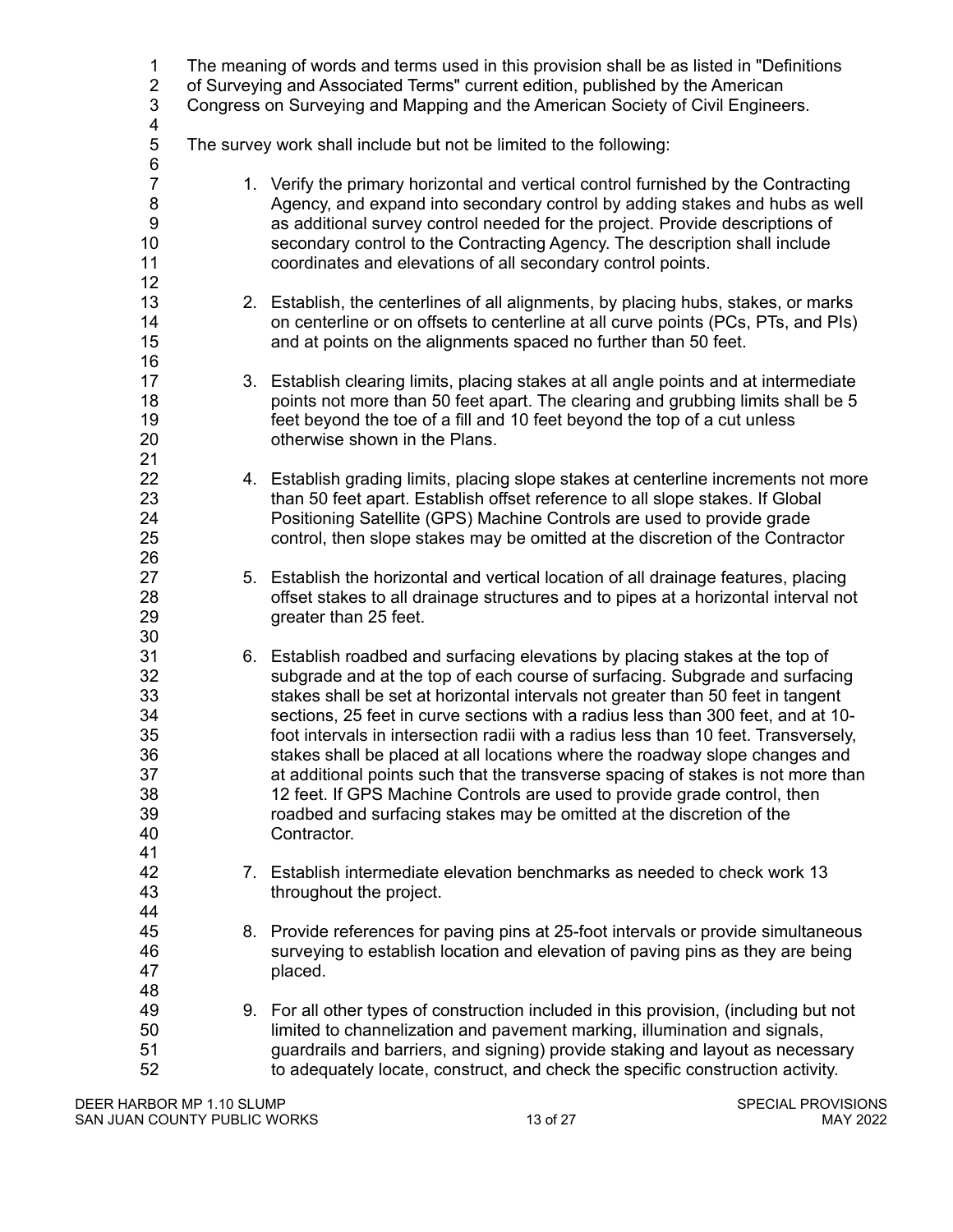| 1                            |                                                                                          |                 |                                                                                 |
|------------------------------|------------------------------------------------------------------------------------------|-----------------|---------------------------------------------------------------------------------|
| $\overline{\mathbf{c}}$      |                                                                                          |                 | 10. Contractor shall determine if changes are needed to the profiles or roadway |
| 3                            |                                                                                          |                 | sections shown in the Contract Plans in order to achieve proper smoothness      |
| 4                            |                                                                                          |                 | and drainage where matching into existing features, such as a smooth            |
| 5                            |                                                                                          |                 | transition from new pavement to existing pavement. The Contractor shall         |
| $\,6$                        |                                                                                          |                 | submit these changes to the Engineer for review and approval 10 days prior to   |
| $\overline{7}$               | the beginning of work.                                                                   |                 |                                                                                 |
| $\bf 8$                      |                                                                                          |                 |                                                                                 |
| $\boldsymbol{9}$             | The Contractor shall provide the Contracting Agency copies of any calculations and       |                 |                                                                                 |
| 10                           | staking data when requested by the Engineer.                                             |                 |                                                                                 |
| 11                           |                                                                                          |                 |                                                                                 |
| 12 <sub>2</sub>              | The Contractor shall ensure a surveying accuracy within the following tolerances:        |                 |                                                                                 |
| 13                           |                                                                                          |                 |                                                                                 |
| 14                           |                                                                                          | Vertical        | Horizontal                                                                      |
|                              |                                                                                          | $\pm 0.10$ feet | $±0.10$ feet                                                                    |
| 15                           | Slope stakes                                                                             |                 |                                                                                 |
| 16                           | Subgrade grade stakes set                                                                |                 |                                                                                 |
| 17                           | 0.04 feet below grade                                                                    | $±0.01$ feet    | $\pm 0.5$ feet                                                                  |
| 18                           |                                                                                          |                 | (parallel to alignment)                                                         |
| 19                           |                                                                                          |                 | $±0.1$ feet                                                                     |
| 20                           |                                                                                          |                 | (normal to alignment)                                                           |
| 21                           |                                                                                          |                 |                                                                                 |
| 22                           | Stationing on roadway                                                                    | N/A             | $±0.1$ feet                                                                     |
| 23                           | Alignment on roadway                                                                     | N/A             | $\pm 0.04$ feet                                                                 |
| 24                           | Surfacing grade stakes                                                                   | $±0.01$ feet    | $\pm 0.5$ feet                                                                  |
| 25                           |                                                                                          |                 | (parallel to alignment)                                                         |
| 26                           |                                                                                          |                 | $±0.1$ feet                                                                     |
| 27                           |                                                                                          |                 | (normal to alignment)                                                           |
| 28                           |                                                                                          |                 |                                                                                 |
| 29                           |                                                                                          |                 |                                                                                 |
| 30                           |                                                                                          |                 |                                                                                 |
| 31                           |                                                                                          |                 |                                                                                 |
|                              | Roadway paving pins for                                                                  |                 |                                                                                 |
| 32                           | surfacing or paving                                                                      | $±0.01$ feet    | $\pm 0.2$ feet                                                                  |
| 33                           |                                                                                          |                 | (parallel to alignment)                                                         |
| 34                           |                                                                                          |                 | $±0.1$ feet                                                                     |
| 35                           |                                                                                          |                 | (normal to alignment)                                                           |
| 36                           |                                                                                          |                 |                                                                                 |
| 37                           | The Contracting Agency may spot-check the Contractor's surveying. These spot             |                 |                                                                                 |
| 38                           | checks will not change the requirements for normal checking by the Contractor.           |                 |                                                                                 |
| 39                           |                                                                                          |                 |                                                                                 |
| 40                           | When staking roadway alignment and stationing, the Contractor shall perform              |                 |                                                                                 |
| 41                           | independent checks from different secondary control to ensure that the points staked     |                 |                                                                                 |
| 42                           | are within the specified survey accuracy tolerances.                                     |                 |                                                                                 |
| 43                           |                                                                                          |                 |                                                                                 |
| 44                           | The Contractor shall calculate coordinates for the alignment. The Contracting Agency     |                 |                                                                                 |
| 45                           | will verify these coordinates prior to issuing approval to the Contractor for commencing |                 |                                                                                 |
| 46                           | with the work. The Contracting Agency will require up to seven calendar days from the    |                 |                                                                                 |
| 47                           | date the data is received.                                                               |                 |                                                                                 |
| 48                           |                                                                                          |                 |                                                                                 |
| 49                           | Contract work to be performed using contractor-provided stakes shall not begin until the |                 |                                                                                 |
| 50                           | stakes are approved by the Contracting Agency. Such approval shall not relieve the       |                 |                                                                                 |
| 51                           | Contractor of responsibility for the accuracy of the stakes.                             |                 |                                                                                 |
| 52                           |                                                                                          |                 |                                                                                 |
|                              | DEER HARBOR MP 1.10 SLUMP                                                                |                 | <b>SPECIAL PROVISIONS</b>                                                       |
| SAN JUAN COUNTY PUBLIC WORKS |                                                                                          | 14 of 27        | MAY 2022                                                                        |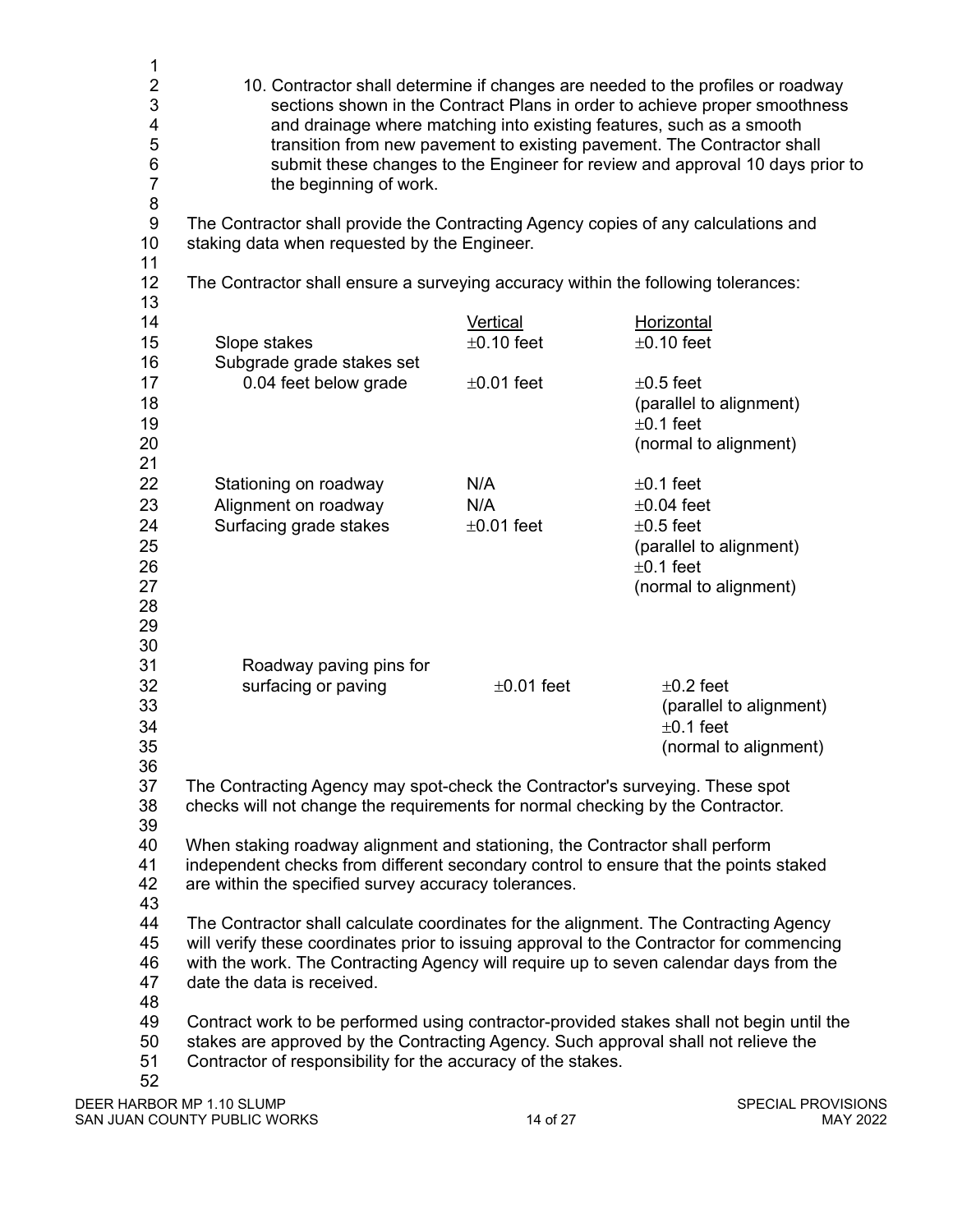- 
- 1 Stakes shall be marked in accordance with Standard Plan A10.10. When stakes are<br>2 needed that are not described in the Plans, then those stakes shall be marked, at no
- 2 needed that are not described in the Plans, then those stakes shall be marked, at no<br>3 additional cost to the Contracting Agency as ordered by the Engineer. additional cost to the Contracting Agency as ordered by the Engineer.
- 
- 
- *Payment*  Payment will be made for the following bid item when included in the proposal:
- "Roadway Surveying", lump sum.
- The lump sum contract price for "Roadway Surveying" shall be full pay for all labor,
- equipment, materials, and supervision utilized to perform the Work specified, including
- any resurveying, checking, correction of errors, replacement of missing or damaged
- stakes, and coordination efforts.
- 

#### **1-05.7 Removal of Defective and Unauthorized Work**

- 
- *(October 1, 2005 APWA GSP)*
- Supplement this section with the following:
- 
- If the Contractor fails to remedy defective or unauthorized work within the time specified 21 in a written notice from the Engineer, or fails to perform any part of the work required by<br>22 the Contract Documents, the Engineer may correct and remedy such work as may be 22 the Contract Documents, the Engineer may correct and remedy such work as may be<br>23 identified in the written notice, with Contracting Agency forces or by such other means identified in the written notice, with Contracting Agency forces or by such other means as the Contracting Agency may deem necessary.
- 25<br>26
- If the Contractor fails to comply with a written order to remedy what the Engineer determines to be an emergency situation, the Engineer may have the defective and unauthorized work corrected immediately, have the rejected work removed and replaced, or have work the Contractor refuses to perform completed by using Contracting Agency or other forces. An emergency situation is any situation when, in the opinion of the Engineer, a delay in its remedy could be potentially unsafe, or might cause serious risk of loss or damage to the public.
- 
- Direct or indirect costs incurred by the Contracting Agency attributable to correcting and remedying defective or unauthorized work, or work the Contractor failed or refused to perform, shall be paid by the Contractor. Payment will be deducted by the Engineer from monies due, or to become due, the Contractor. Such direct and indirect costs shall include in particular, but without limitation, compensation for additional professional 39 services required, and costs for repair and replacement of work of others destroyed or<br>40 damaged by correction, removal, or replacement of the Contractor's unauthorized work damaged by correction, removal, or replacement of the Contractor's unauthorized work.
- 41<br>42 No adjustment in contract time or compensation will be allowed because of the delay in the performance of the work attributable to the exercise of the Contracting Agency's rights provided by this Section.
	-
	- The rights exercised under the provisions of this section shall not diminish the
	- Contracting Agency's right to pursue any other avenue for additional remedy or damages with respect to the Contractor's failure to perform the work as required.
	-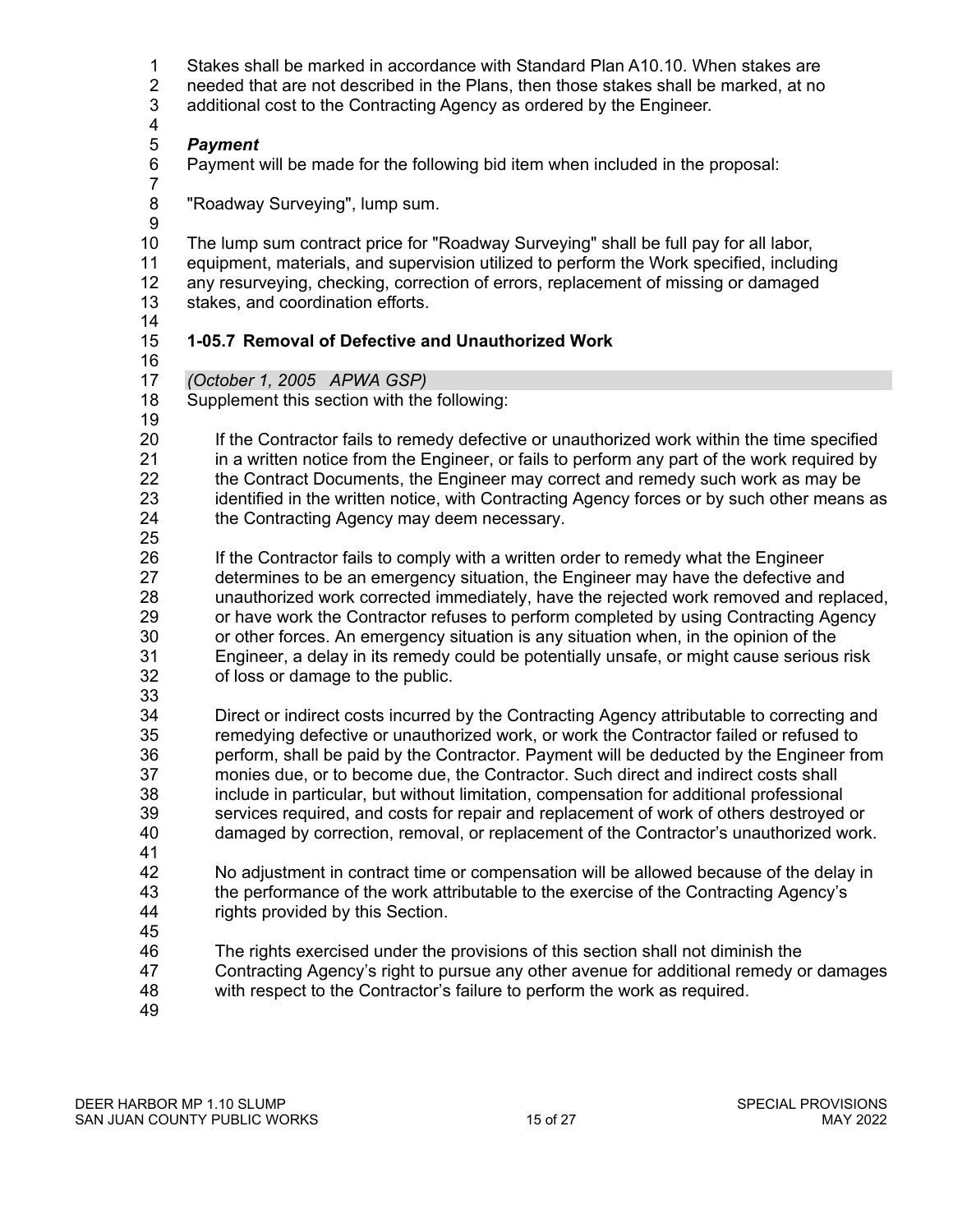#### **1-05.11 Final Inspection**

 $\frac{2}{3}$ Delete this section and replace it with the following:

# **1-05.11 Final Inspections and Operational Testing**

*(October 1, 2005 APWA GSP)*

**1-05.11(1) Substantial Completion Date** 

 When the Contractor considers the work to be substantially complete, the Contractor shall so notify the Engineer and request the Engineer establish the Substantial Completion Date. The Contractor's request shall list the specific items of work that remain to be completed in order to reach physical completion. The Engineer will schedule an inspection of the work with the Contractor to determine the status of completion. The Engineer may also establish the Substantial Completion Date unilaterally.

 If, after this inspection, the Engineer concurs with the Contractor that the work is substantially complete and ready for its intended use, the Engineer, by written notice to the Contractor, will set the Substantial Completion Date. If, after this inspection the 21 Engineer does not consider the work substantially complete and ready for its intended<br>22 use, the Engineer will, by written notice, so notify the Contractor giving the reasons use, the Engineer will, by written notice, so notify the Contractor giving the reasons therefor.

 Upon receipt of written notice concurring in or denying substantial completion, whichever is applicable, the Contractor shall pursue vigorously, diligently and without unauthorized interruption, the work necessary to reach Substantial and Physical Completion. The Contractor shall provide the Engineer with a revised schedule indicating when the Contractor expects to reach substantial and physical completion of the work.

 The above process shall be repeated until the Engineer establishes the Substantial 32 Completion Date and the Contractor considers the work physically complete and ready<br>33 for final inspection. for final inspection.

#### **1-05.11(2) Final Inspection and Physical Completion Date**

 When the Contractor considers the work physically complete and ready for final inspection, the Contractor by written notice, shall request the Engineer to schedule a final inspection. The Engineer will set a date for final inspection. The Engineer and the 40 Contractor will then make a final inspection and the Engineer will notify the Contractor in<br>41 writing of all particulars in which the final inspection reveals the work incomplete or writing of all particulars in which the final inspection reveals the work incomplete or unacceptable. The Contractor shall immediately take such corrective measures as are necessary to remedy the listed deficiencies. Corrective work shall be pursued vigorously, diligently, and without interruption until physical completion of the listed deficiencies. This process will continue until the Engineer is satisfied the listed deficiencies have been corrected.

If action to correct the listed deficiencies is not initiated within 7 days after receipt of the

- written notice listing the deficiencies, the Engineer may, upon written notice to the Contractor, take whatever steps are necessary to correct those deficiencies pursuant to
- Section 1-05.7. The Contractor will not be allowed an extension of contract time because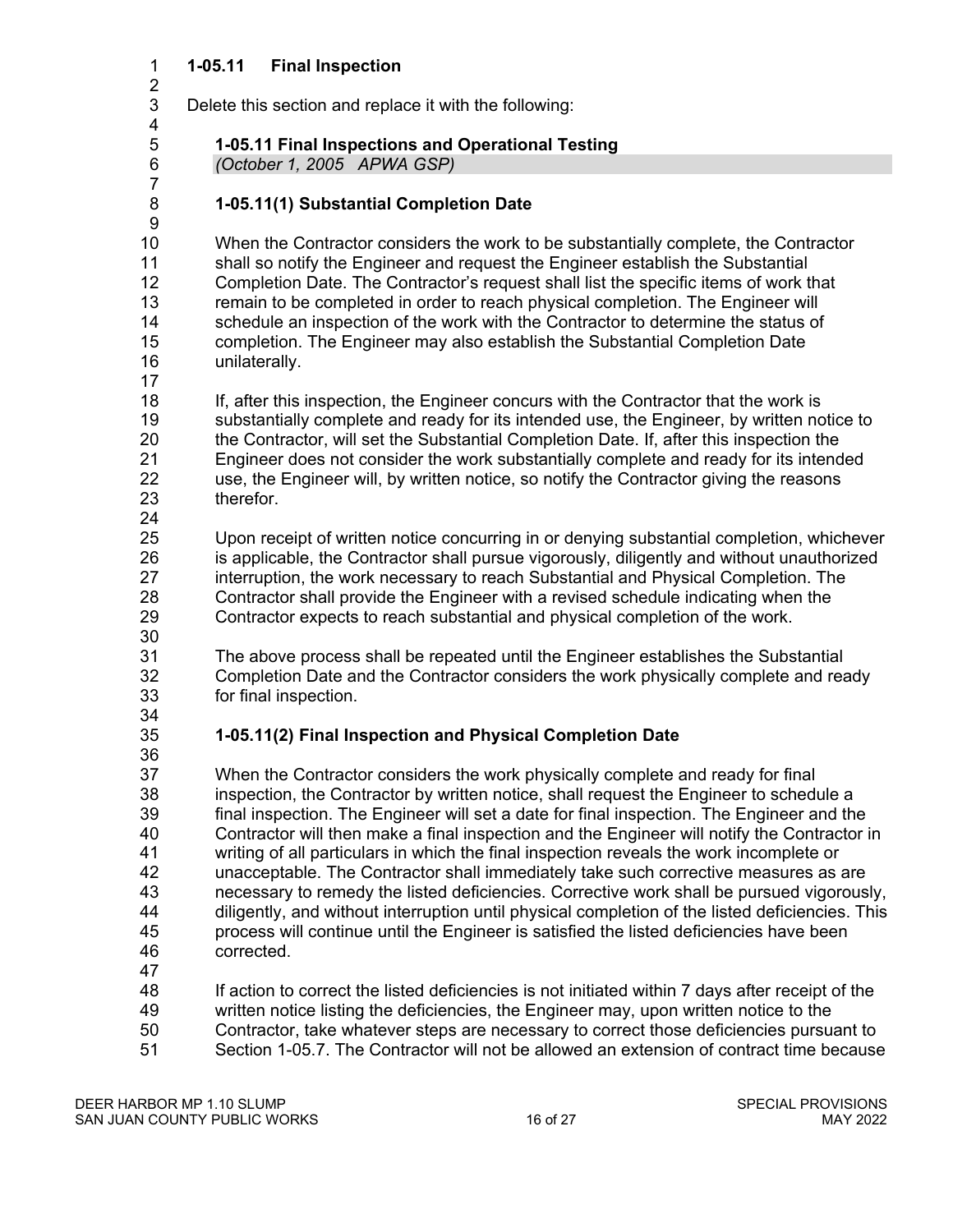1 of a delay in the performance of the work attributable to the exercise of the Engineer's right hereunder. right hereunder. 

 Upon correction of all deficiencies, the Engineer will notify the Contractor and the 5 Contracting Agency, in writing, of the date upon which the work was considered<br>6 physically complete. That date shall constitute the Physical Completion Date of t physically complete. That date shall constitute the Physical Completion Date of the contract, but shall not imply acceptance of the work or that all the obligations of the Contractor under the contract have been fulfilled.

- **1-05.11(3) Operational Testing**
- 

12 It is the intent of the Contracting Agency to have at the Physical Completion Date a complete and operable system. Therefore when the work involves the installation of machinery or other mechanical equipment; street lighting, electrical distribution or signal systems; irrigation systems; buildings; or other similar work it may be desirable for the Engineer to have the Contractor operate and test the work for a period of time after final inspection but prior to the physical completion date. Whenever items of work are listed in 18 the Contract Provisions for operational testing they shall be fully tested under operating conditions for the time period specified to ensure their acceptability prior to the Physical Completion Date. During and following the test period, the Contractor shall correct any 21 items of workmanship, materials, or equipment which prove faulty, or that are not in first<br>22 class operating condition. Equipment, electrical controls, meters, or other devices and class operating condition. Equipment, electrical controls, meters, or other devices and equipment to be tested during this period shall be tested under the observation of the Engineer, so that the Engineer may determine their suitability for the purpose for which 25 they were installed. The Physical Completion Date cannot be established until testing<br>26 and corrections have been completed to the satisfaction of the Engineer. and corrections have been completed to the satisfaction of the Engineer.

 The costs for power, gas, labor, material, supplies, and everything else needed to successfully complete operational testing, shall be included in the unit contract prices related to the system being tested, unless specifically set forth otherwise in the proposal.

32 Operational and test periods, when required by the Engineer, shall not affect a<br>33 manufacturer's quaranties or warranties furnished under the terms of the contra manufacturer's quaranties or warranties furnished under the terms of the contract.

#### **1-05.13 Superintendents, Labor and Equipment of Contractor**

*(August 14, 2013 APWA GSP)*

 Delete the sixth and seventh paragraphs of this section. 

- *Add the following new section:*
- 41<br>42 **1-05.16 Water and Power**
- 
- 

*(October 1, 2005 APWA GSP)*

 The Contractor shall make necessary arrangements, and shall bear the costs for power and water necessary for the performance of the work, unless the contract includes power and water as a pay item.

- 
- **1-06 CONTROL OF MATERIAL**
- 

DEER HARBOR MP 1.10 SLUMP SPECIAL PROVISIONS<br>SAN JUAN COUNTY PUBLIC WORKS 17 of 27 MAY 2022 SAN JUAN COUNTY PUBLIC WORKS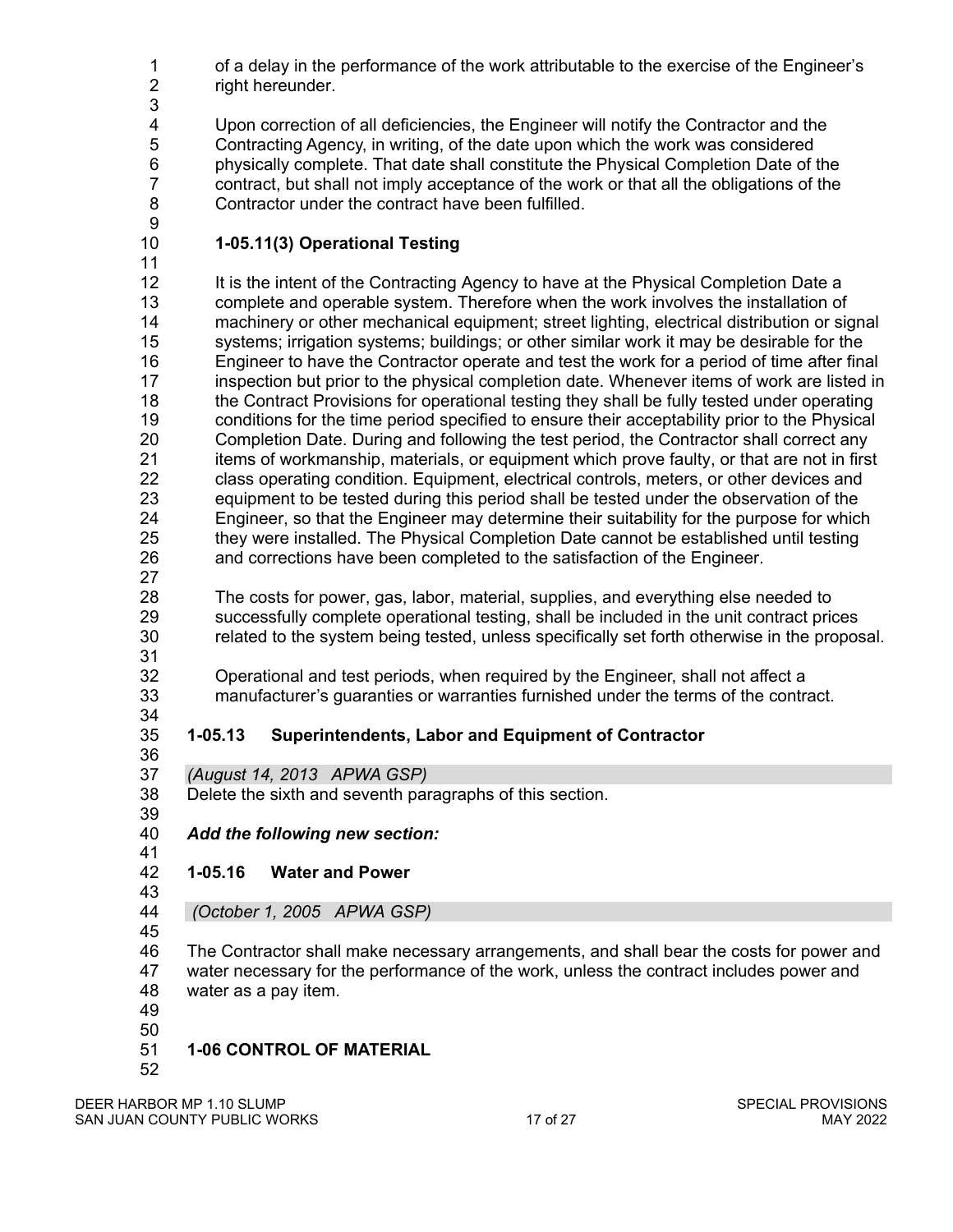#### **1-06.6 Recycled Materials**

 $\frac{2}{3}$ Delete this section, including its subsections, and replace it with the following:

*(January 4, 2016 APWA GSP)*

 The Contractor shall make their best effort to utilize recycled materials in the construction of the project. Approval of such material use shall be as detailed elsewhere in the Standard Specifications.

 Prior to Physical Completion the Contractor shall report the quantity of recycled materials 12 that were utilized in the construction of the project for each of the items listed in Section 9-03.21. The report shall include hot mix asphalt, recycled concrete aggregate, recycled glass, steel furnace slag and other recycled materials (e.g. utilization of on-site material and aggregates from concrete returned to the supplier). The Contractor's report shall be provided on DOT form 350-075 Recycled Materials Reporting.

 

6<br>7

#### **1-07 LEGAL RELATIONS AND RESPONSIBILITIES TO THE PUBLIC**

#### **1-07.2 State Taxes**

Delete this section, including its sub-sections, in its entirety and replace it with the following:

 **1-07.2 State Sales Tax** *(June 27, 2011 APWA GSP)*

 The Washington State Department of Revenue has issued special rules on the State sales tax. Sections 1-07.2(1) through 1-07.2(3) are meant to clarify those rules. The Contractor should contact the Washington State Department of Revenue for answers to questions in this area. The Contracting Agency will not adjust its payment if the Contractor bases a bid on a misunderstood tax liability.

 The Contractor shall include all Contractor-paid taxes in the unit bid prices or other contract amounts. In some cases, however, state retail sales tax will not be included. Section 1-07.2(2) describes this exception.

 The Contracting Agency will pay the retained percentage (or release the Contract Bond if a FHWA-funded Project) only if the Contractor has obtained from the Washington State 40 Department of Revenue a certificate showing that all contract-related taxes have been<br>41 paid (RCW 60.28.051). The Contracting Agency may deduct from its payments to the paid (RCW 60.28.051). The Contracting Agency may deduct from its payments to the Contractor any amount the Contractor may owe the Washington State Department of Revenue, whether the amount owed relates to this contract or not. Any amount so deducted will be paid into the proper State fund.

#### **1-07.2(1) State Sales Tax — Rule 171**

 WAC 458-20-171, and its related rules, apply to building, repairing, or improving streets, roads, etc., which are owned by a municipal corporation, or political subdivision of the state, or by the United States, and which are used primarily for foot or vehicular traffic. This includes storm or combined sewer systems within and included as a part of the street or road drainage system and power lines when such are part of the roadway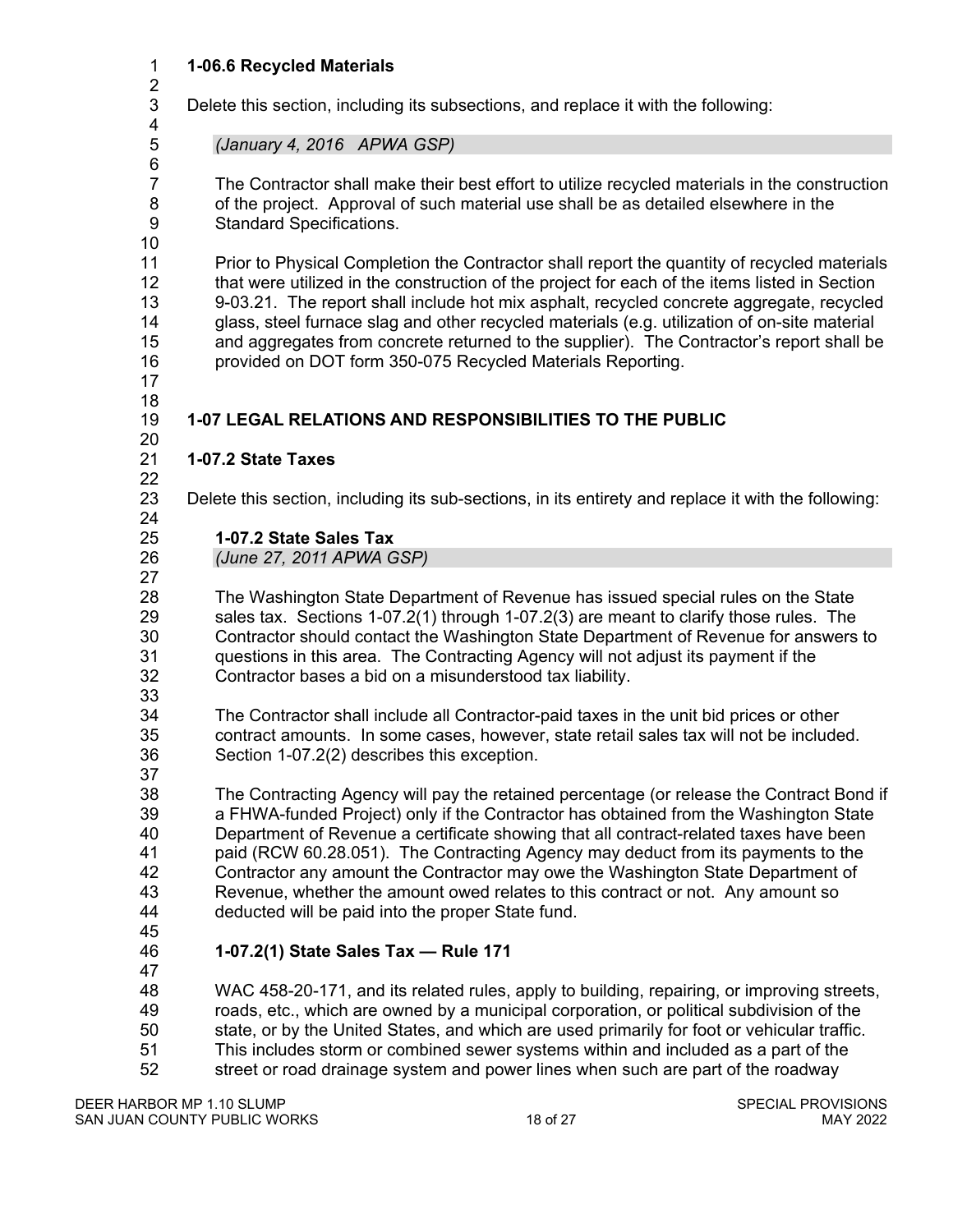1 lighting system. For work performed in such cases, the Contractor shall include<br>2 Washington State Retail Sales Taxes in the various unit bid item prices, or other 2 Washington State Retail Sales Taxes in the various unit bid item prices, or other contract<br>3 mounts, including those that the Contractor pays on the purchase of the materials, amounts, including those that the Contractor pays on the purchase of the materials, equipment, or supplies used or consumed in doing the work.

 

#### **1-07.2(2) State Sales Tax — Rule 170**

 WAC 458-20-170, and its related rules, apply to the constructing and repairing of new or existing buildings, or other structures, upon real property. This includes, but is not limited to, the construction of streets, roads, highways, etc., owned by the state of Washington; water mains and their appurtenances; sanitary sewers and sewage disposal systems unless such sewers and disposal systems are within, and a part of, a street or road drainage system; telephone, telegraph, electrical power distribution lines, or other conduits or lines in or above streets or roads, unless such power lines become a 15 part of a street or road lighting system; and installing or attaching of any article of 16 tangible personal property in or to real property, whether or not such personal property becomes a part of the realty by virtue of installation.

For work performed in such cases, the Contractor shall collect from the Contracting

 Agency, retail sales tax on the full contract price. The Contracting Agency will 21 automatically add this sales tax to each payment to the Contractor. For this reason, the<br>22 Contractor shall not include the retail sales tax in the unit bid item prices, or in any other 22 Contractor shall not include the retail sales tax in the unit bid item prices, or in any other<br>23 contract amount subiect to Rule 170, with the following exception. contract amount subject to Rule 170, with the following exception.

 Exception: The Contracting Agency will not add in sales tax for a payment the Contractor or a subcontractor makes on the purchase or rental of tools, machinery, equipment, or consumable supplies not integrated into the project. Such sales taxes shall be included in the unit bid item prices or in any other contract amount.

#### **1-07.2(3) Services**

32 The Contractor shall not collect retail sales tax from the Contracting Agency on any<br>33 contract wholly for professional or other services (as defined in Washington State contract wholly for professional or other services (as defined in Washington State Department of Revenue Rules 138 and 244).

#### **1-07.17 Utilities and Similar Facilities**

*(April 2, 2007 WSDOT GSP OPT1)*

Section 1-07.17 is supplemented with the following:

40<br>41 Locations and dimensions shown in the Plans for existing facilities are in accordance with available information obtained without uncovering, measuring, or other verification.

 The following addresses and telephone numbers of utility companies known or suspected of having facilities within the project limits are supplied for the Contractor's convenience:

*(\*\*\*\*\*\*)*

 1. Orcas Power and Light Company (OPALCO) (360) 376-3500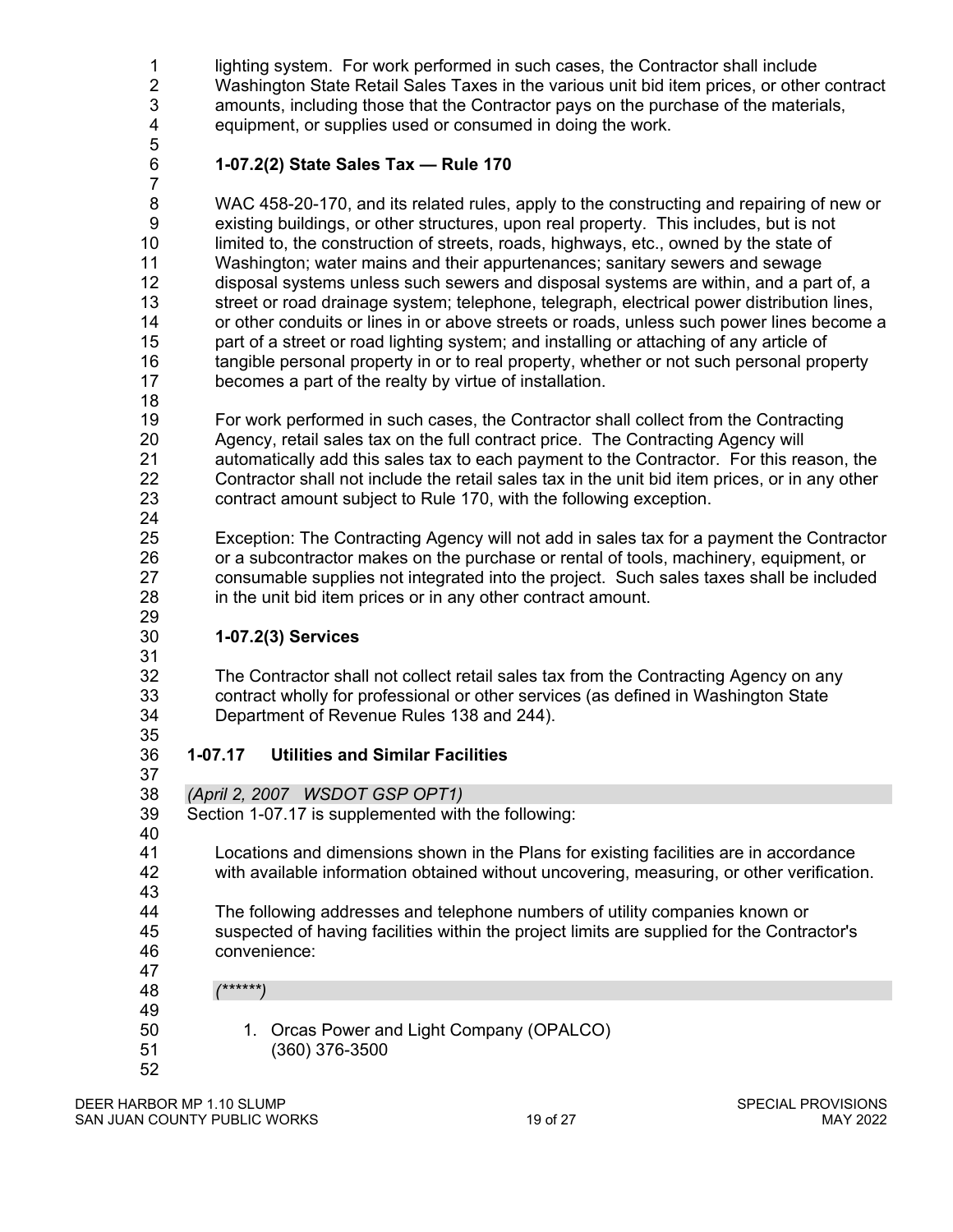| $\mathbf 1$<br>$\overline{2}$                                                                | <b>1-08 PROSECUTION AND PROGRESS</b>                                                                                                                                                                                                                                                                                                                                                                                                                                                                                                                                                                                                                                                                                                                                                         |  |  |  |
|----------------------------------------------------------------------------------------------|----------------------------------------------------------------------------------------------------------------------------------------------------------------------------------------------------------------------------------------------------------------------------------------------------------------------------------------------------------------------------------------------------------------------------------------------------------------------------------------------------------------------------------------------------------------------------------------------------------------------------------------------------------------------------------------------------------------------------------------------------------------------------------------------|--|--|--|
| 3                                                                                            | (May 25, 2006 APWA GSP)                                                                                                                                                                                                                                                                                                                                                                                                                                                                                                                                                                                                                                                                                                                                                                      |  |  |  |
| 4<br>5                                                                                       | Add the following new section:                                                                                                                                                                                                                                                                                                                                                                                                                                                                                                                                                                                                                                                                                                                                                               |  |  |  |
| $\,6$<br>$\overline{7}$                                                                      | 1-08.0 Preliminary Matters                                                                                                                                                                                                                                                                                                                                                                                                                                                                                                                                                                                                                                                                                                                                                                   |  |  |  |
| 8                                                                                            | (October 10, 2008 APWA GSP)                                                                                                                                                                                                                                                                                                                                                                                                                                                                                                                                                                                                                                                                                                                                                                  |  |  |  |
| $\boldsymbol{9}$<br>10                                                                       | Add the following new section:                                                                                                                                                                                                                                                                                                                                                                                                                                                                                                                                                                                                                                                                                                                                                               |  |  |  |
| 11<br>12                                                                                     | 1-08.0(1) Preconstruction Conference                                                                                                                                                                                                                                                                                                                                                                                                                                                                                                                                                                                                                                                                                                                                                         |  |  |  |
| 13<br>14                                                                                     | Prior to the Contractor beginning the work, a preconstruction conference will be held<br>between the Contractor, the Engineer and such other interested parties as may be invited.                                                                                                                                                                                                                                                                                                                                                                                                                                                                                                                                                                                                           |  |  |  |
| 15<br>16<br>17<br>18<br>19<br>20<br>21<br>22<br>23<br>24<br>25<br>26<br>27<br>28<br>29<br>30 | The purpose of the preconstruction conference will be:<br>1. To review the initial progress schedule;<br>2. To establish a working understanding among the various parties associated or<br>affected by the work;<br>3. To establish and review procedures for progress payment, notifications, approvals,<br>submittals, etc.;<br>4. To establish normal working hours for the work;<br>5. To review safety standards and traffic control; and<br>6. To discuss such other related items as may be pertinent to the work.<br>The Contractor shall prepare and submit at the preconstruction conference the following:<br>1. A breakdown of all lump sum items;<br>2. A preliminary schedule of working drawing submittals; and<br>3. A list of material sources for approval if applicable. |  |  |  |
| 31                                                                                           | (December 8, 2014 APWA GSP)                                                                                                                                                                                                                                                                                                                                                                                                                                                                                                                                                                                                                                                                                                                                                                  |  |  |  |
| 32<br>33                                                                                     | Add the following new section:                                                                                                                                                                                                                                                                                                                                                                                                                                                                                                                                                                                                                                                                                                                                                               |  |  |  |
| 34                                                                                           | 1-08.0(2) Hours of Work                                                                                                                                                                                                                                                                                                                                                                                                                                                                                                                                                                                                                                                                                                                                                                      |  |  |  |
| 35<br>36<br>37<br>38<br>39<br>40<br>41<br>42                                                 | Except in the case of emergency or unless otherwise approved by the Engineer, the normal<br>working hours for the Contract shall be any consecutive 8-hour period between 7:00 a.m.<br>and 6:00 p.m. Monday through Friday, exclusive of a lunch break. If the Contractor desires<br>different than the normal working hours stated above, the request must be submitted in<br>writing prior to the preconstruction conference, subject to the provisions below. The working<br>hours for the Contract shall be established at or prior to the preconstruction conference.                                                                                                                                                                                                                   |  |  |  |
| 43<br>44<br>45                                                                               | All working hours and days are also subject to local permit and ordinance conditions (such<br>as noise ordinances).                                                                                                                                                                                                                                                                                                                                                                                                                                                                                                                                                                                                                                                                          |  |  |  |
| 46<br>47<br>48<br>49<br>50<br>51                                                             | If the Contractor wishes to deviate from the established working hours, the Contractor shall<br>submit a written request to the Engineer for consideration. This request shall state what<br>hours are being requested, and why. Requests shall be submitted for review no later than<br>***noon on the working day*** prior to the day(s) the Contractor is requesting to change the<br>hours.                                                                                                                                                                                                                                                                                                                                                                                              |  |  |  |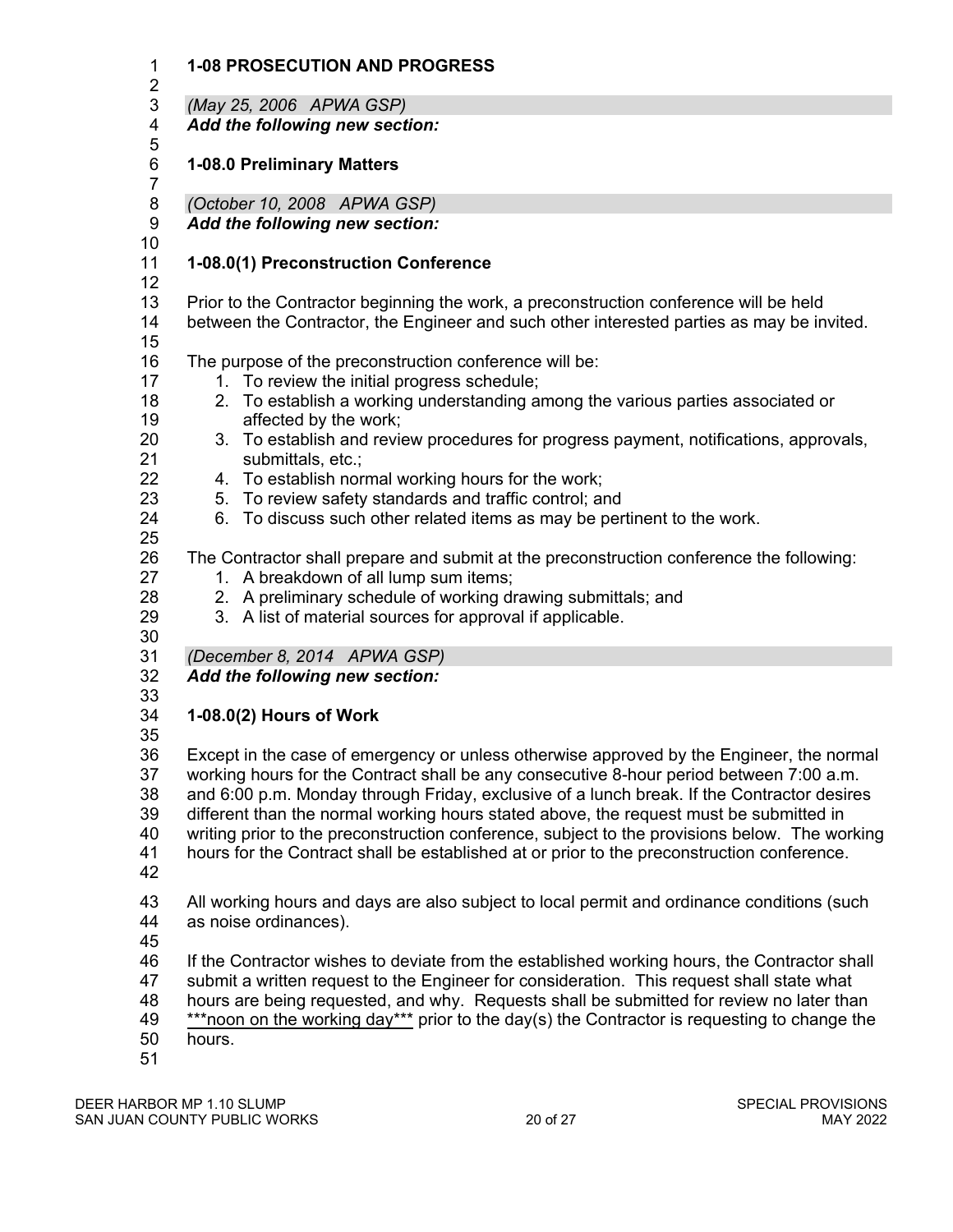1 If the Contracting Agency approves such a deviation, such approval may be subject to certain other conditions, which will be detailed in writing. For example: certain other conditions, which will be detailed in writing. For example: 1. On non-Federal aid projects, requiring the Contractor to reimburse the Contracting 4 Agency for the costs in excess of straight-time costs for Contracting Agency<br>5 representatives who worked during such times. (The Engineer may require representatives who worked during such times. (The Engineer may require designated representatives to be present during the work. Representatives who may be deemed necessary by the Engineer include, but are not limited to: survey crews; personnel from the Contracting Agency's material testing lab; inspectors; and other Contracting Agency employees or third party consultants when, in the opinion of the Engineer, such work necessitates their presence.) 2. Considering the work performed on Saturdays, Sundays, and holidays as working days with regard to the contract time. 3. Considering multiple work shifts as multiple working days with respect to contract 14 time even though the multiple shifts occur in a single 24-hour period. 4. If a 4-10 work schedule is requested and approved the non working day for the week will be charged as a working day. 17 5. If Davis Bacon wage rates apply to this Contract, all requirements must be met and<br>18 The corded properly on certified payroll recorded properly on certified payroll **1-08.1 Subcontracting** 21<br>22<br>23 Delete the ninth paragraph, beginning with "On all projects, the Contractor shall certify...". *(May 30, 2019 APWA GSP, Option B)* <sup>25</sup> **1-08.3 Progress Schedule 1-08.3(2)AType A Progress Schedule** *(March 13, 2012 APWA GSP)* Revise this section to read: 34 The Contractor shall submit \*\*\* 2 \*\*\* copies of a Type A Progress Schedule no later than 35 at the preconstruction conference, or some other mutually agreed upon submittal time. The schedule may be a critical path method (CPM) schedule, bar chart, or other standard schedule format. Regardless of which format used, the schedule shall identify the critical path. The Engineer will evaluate the Type A Progress Schedule and approve or return the schedule for corrections within 15 calendar days of receiving the submittal. 40<br>41 **1-08.4 Prosecution of Work**  Delete this section and replace it with the following: *(July 23, 2015 APWA GSP)* **1-08.4 Notice to Proceed and Prosecution of Work**  47<br>48 Notice to Proceed will be given after the contract has been executed and the contract bond and evidence of insurance have been approved and filed by the Contracting Agency. The Contractor shall not commence with the work until the Notice to Proceed has been given by the Engineer. The Contractor shall commence construction activities on the project site within ten days of the Notice to Proceed Date, unless otherwise

DEER HARBOR MP 1.10 SLUMP SPECIAL PROVISIONS SAN JUAN COUNTY PUBLIC WORKS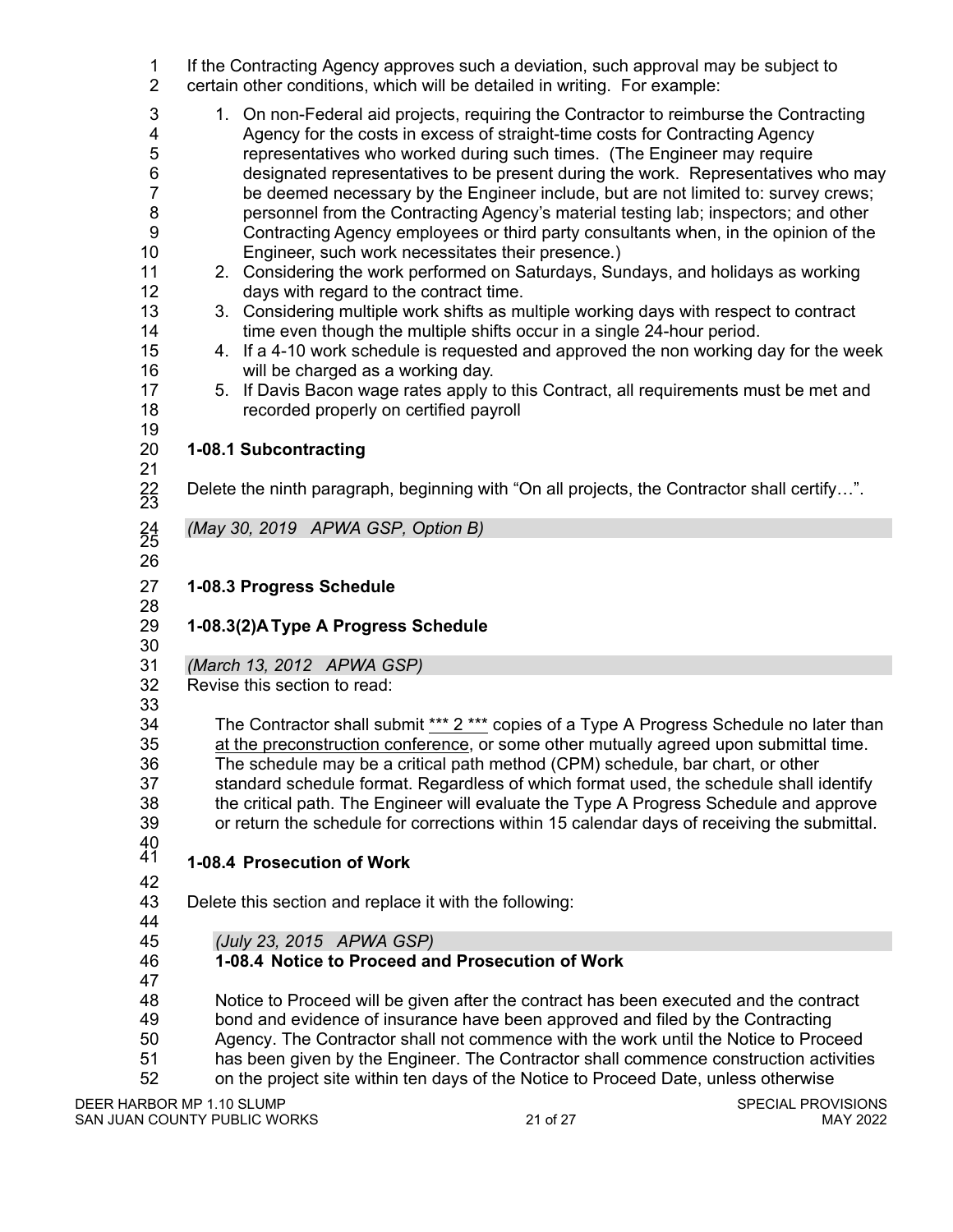| 1<br>$\overline{2}$ | approved in writing. The Contractor shall diligently pursue the work to the physical<br>completion date within the time specified in the contract. Voluntary shutdown or slowing             |
|---------------------|----------------------------------------------------------------------------------------------------------------------------------------------------------------------------------------------|
| 3<br>4              | of operations by the Contractor shall not relieve the Contractor of the responsibility to<br>complete the work within the time(s) specified in the contract.                                 |
| 5                   |                                                                                                                                                                                              |
| 6<br>$\overline{7}$ | When shown in the Plans, the first order of work shall be the installation of high visibility<br>fencing to delineate all areas for protection or restoration, as described in the Contract. |
| 8                   | Installation of high visibility fencing adjacent to the roadway shall occur after the                                                                                                        |
| 9                   | placement of all necessary signs and traffic control devices in accordance with 1-10.1(2).                                                                                                   |
| 10                  | Upon construction of the fencing, the Contractor shall request the Engineer to inspect the                                                                                                   |
| 11                  | fence. No other work shall be performed on the site until the Contracting Agency has                                                                                                         |
| 12                  | accepted the installation of high visibility fencing, as described in the Contract.                                                                                                          |
| 13<br>14            | 1-08.5 Time for Completion                                                                                                                                                                   |
| 15<br>16            | (January 19, 2022 APWA GSP, Option A)                                                                                                                                                        |
| 17                  | Revise the third and fourth paragraphs to read:                                                                                                                                              |
| 18                  |                                                                                                                                                                                              |
| 19<br>20            | Contract time shall begin on the first working day following the Notice to Proceed Date.                                                                                                     |
| 21                  | Each working day shall be charged to the contract as it occurs, until the contract work is                                                                                                   |
| 22                  | physically complete. If substantial completion has been granted and all the authorized                                                                                                       |
| 23                  | working days have been used, charging of working days will cease. Each week the                                                                                                              |
| 24<br>25            | Engineer will provide the Contractor a statement that shows the number of working days:<br>(1) charged to the contract the week before; (2) specified for the physical completion of         |
| 26                  | the contract; and (3) remaining for the physical completion of the contract. The                                                                                                             |
| 27                  | statement will also show the nonworking days and any partial or whole day the Engineer                                                                                                       |
| 28                  | declares as unworkable The statement will be identified as a Written Determination by                                                                                                        |
| 29                  | the Engineer. If the Contractor does not agree with the Written Determination of working                                                                                                     |
| 30                  | days, the Contractor shall pursue the protest procedures in accordance with Section 1-                                                                                                       |
| 31                  | 04.5. By failing to follow the procedures of Section 1-04.5, the Contractor shall be                                                                                                         |
| 32                  | deemed as having accepted the statement as correct. If the Contractor is approved to                                                                                                         |
| 33<br>34            | work 10 hours a day and 4 days a week (a 4-10 schedule) and the fifth day of the week<br>in which a 4-10 shift is worked would ordinarily be charged as a working day then the               |
| 35                  | fifth day of that week will be charged as a working day whether or not the Contractor                                                                                                        |
| 36                  | works on that day.                                                                                                                                                                           |
| 37                  |                                                                                                                                                                                              |
| 38                  | Revise the sixth paragraph to read:                                                                                                                                                          |
| 39                  |                                                                                                                                                                                              |
| 40                  | The Engineer will give the Contractor written notice of the completion date of the contract                                                                                                  |
| 41<br>42            | after all the Contractor's obligations under the contract have been performed by the                                                                                                         |
| 43                  | Contractor. The following events must occur before the Completion Date can be<br>established:                                                                                                |
| 44                  | The physical work on the project must be complete; and<br>1.                                                                                                                                 |
| 45                  | 2. The Contractor must furnish all documentation required by the contract and required                                                                                                       |
| 46                  | by law, to allow the Contracting Agency to process final acceptance of the contract.                                                                                                         |
| 47                  | The following documents must be received by the Project Engineer prior to                                                                                                                    |
| 48                  | establishing a completion date:                                                                                                                                                              |
| 49                  | a. Certified Payrolls (per Section 1-07.9(5)).                                                                                                                                               |
| 50                  | <b>Material Acceptance Certification Documents</b><br>b.                                                                                                                                     |
|                     |                                                                                                                                                                                              |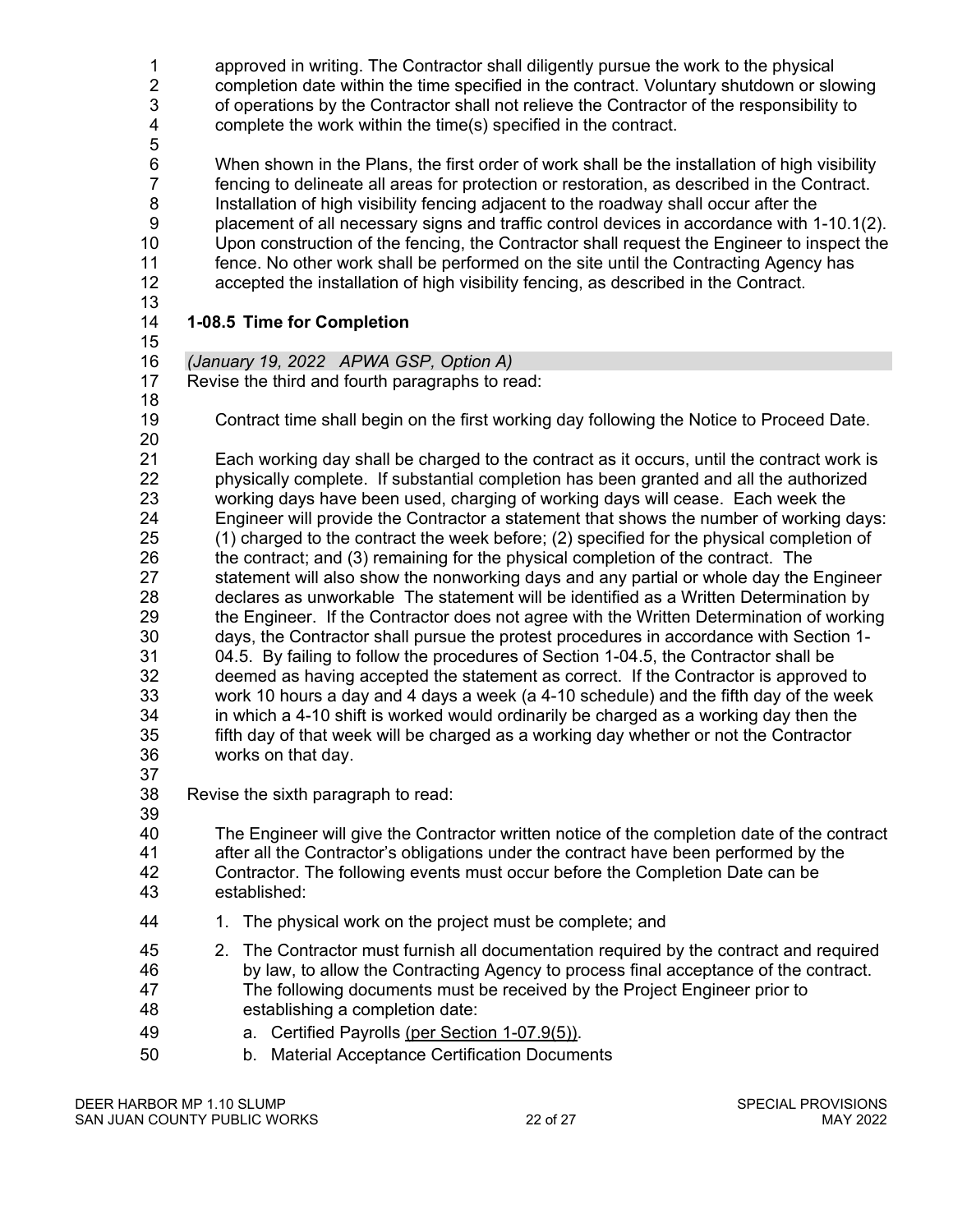| 1<br>$\overline{2}$       | c. Monthly Reports of Amounts Credited as DBE Participation, as required by the<br><b>Contract Provisions.</b> |
|---------------------------|----------------------------------------------------------------------------------------------------------------|
| 3                         | d. Final Contract Voucher Certification                                                                        |
| 4                         | e. Copies of the approved "Affidavit of Prevailing Wages Paid" for the Contractor                              |
| 5                         | and all Subcontractors                                                                                         |
| 6                         | A copy of the Notice of Termination sent to the Washington State Department of<br>f.                           |
| $\overline{7}$            | Ecology (Ecology); the elapse of 30 calendar days from the date of receipt of the                              |
| 8                         | Notice of Termination by Ecology; and no rejection of the Notice of Termination                                |
| 9                         | by Ecology. This requirement will not apply if the Construction Stormwater                                     |
| 10                        | General Permit is transferred back to the Contracting Agency in accordance with                                |
| 11                        | Section 8-01.3(16).                                                                                            |
| 12                        | g. Property owner releases per Section 1-07.24                                                                 |
| 13                        |                                                                                                                |
| 14                        | <b>Section 1-08.5</b>                                                                                          |
| 15<br>16                  | is supplemented with the following:                                                                            |
| 17                        |                                                                                                                |
| 18                        | (March 13, 1995 WSDOT GSP OPT7)                                                                                |
| 19                        | This project shall be physically completed within *** 30 *** working days.                                     |
| 20                        |                                                                                                                |
| 21                        |                                                                                                                |
| 22                        | <b>1-09 MEASUREMENT AND PAYMENT</b>                                                                            |
| 23                        |                                                                                                                |
| 24                        | 1-09.2 Weighing Equipment                                                                                      |
| 25                        |                                                                                                                |
| 26<br>27                  | 1-09.2(1) General Requirements for Weighing Equipment                                                          |
| 28                        | (July 23, 2015 APWA GSP, Option 2)                                                                             |
| 29                        | Revise item 4 of the fifth paragraph to read:                                                                  |
| 30                        |                                                                                                                |
| 31                        | 4. Test results and scale weight records for each day's hauling operations are provided                        |
| 32                        | to the Engineer daily. Reporting shall utilize WSDOT form 422-027, Scaleman's                                  |
| 33                        | Daily Report, unless the printed ticket contains the same information that is on the                           |
| 34                        | Scaleman's Daily Report Form. The scale operator must provide AM and/or PM tare                                |
| 35                        | weights for each truck on the printed ticket.                                                                  |
| 36<br>37                  |                                                                                                                |
| 38                        | 1-09.2(5) Measurement                                                                                          |
| 39                        | (May 2, 2017 APWA GSP)                                                                                         |
| 40                        | Revise the first paragraph to read:                                                                            |
| 41                        |                                                                                                                |
| 42                        | Scale Verification Checks - At the Engineer's discretion, the Engineer may perform                             |
| 43                        | verification checks on the accuracy of each batch, hopper, or platform scale used in                           |
| 44                        | weighing contract items of Work.                                                                               |
| 45                        |                                                                                                                |
| 46                        | 1-09.6 Force Account                                                                                           |
| 47<br>48                  |                                                                                                                |
| 49                        | (October 10, 2008 APWA GSP)<br>Supplement this section with the following:                                     |
| 50                        |                                                                                                                |
| 51                        | The Contracting Agency has estimated and included in the Proposal, dollar amounts for                          |
| 52                        | all items to be paid per force account, only to provide a common proposal for Bidders.                         |
| DEER HARBOR MP 1.10 SLUMP | SPECIAL PROVISIONS                                                                                             |
|                           | 23 of 27<br>SAN JUAN COUNTY PUBLIC WORKS<br>MAY 2022                                                           |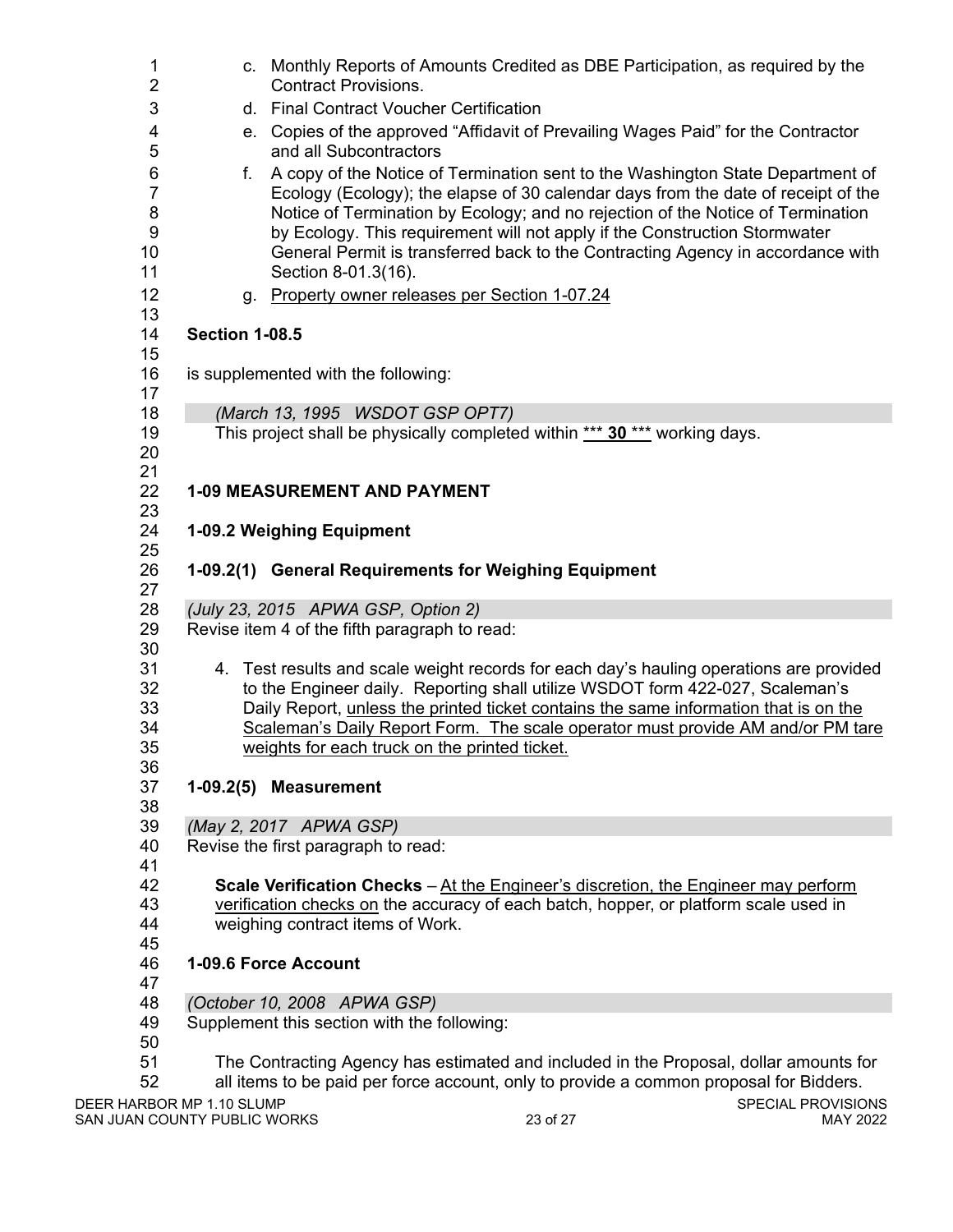1 All such dollar amounts are to become a part of Contractor's total bid. However, the<br>2 Contracting Agency does not warrant expressly or by implication that the actual amo 2 Contracting Agency does not warrant expressly or by implication that the actual amount<br>3 of work will correspond with those estimates. Payment will be made on the basis of the of work will correspond with those estimates. Payment will be made on the basis of the amount of work actually authorized by Engineer.

- **1-09.11(3) Time Limitation and Jurisdiction**
- *(November 30, 2018 APWA GSP)*

Revise this section to read*:*

 For the convenience of the parties to the Contract it is mutually agreed by the parties that any claims or causes of action which the Contractor has against the Contracting Agency arising from the Contract shall be brought within 180 calendar days from the date of final acceptance (Section 1-05.12) of the Contract by the Contracting Agency; and it is further agreed that any such claims or causes of action shall be brought only in the Superior Court of the county where the Contracting Agency headquarters is located, provided that where an action is asserted against a county, RCW 36.01.050 shall control venue and jurisdiction. The parties understand and agree that the Contractor's failure to bring suit within the time period provided, shall be a complete bar to any such claims or causes of action. It is further mutually agreed by the parties that when any claims or 21 causes of action which the Contractor asserts against the Contracting Agency arising<br>22 from the Contract are filed with the Contracting Agency or initiated in court, the from the Contract are filed with the Contracting Agency or initiated in court, the Contractor shall permit the Contracting Agency to have timely access to any records deemed necessary by the Contracting Agency to assist in evaluating the claims or action. 

**1-09.13(3)A Arbitration General**

*(January 19, 2022 APWA GSP)*

- 
- Revise the third paragraph to read:
- 

32 The Contracting Agency and the Contractor mutually agree to be bound by the decision of 33 the arbitrator, and judgment upon the award rendered by the arbitrator and in the arbitrator, and judgment upon the award rendered by the arbitrator may be entered in the Superior Court of the county in which the Contracting Agency's headquarters is located, provided that where claims subject to arbitration are asserted against a county, RCW 36.01.050 shall control venue and jurisdiction of the Superior Court. The decision of the arbitrator and the specific basis for the decision shall be in writing. The arbitrator shall use the Contract as a basis for decisions.

- 
- 40<br>41 **1-10 TEMPORARY TRAFFIC CONTROL**

#### **1-10.2 Traffic Control Management**

- 
- *(\*\*\*\*\*\*)*
- Section 1-10.2(2) is supplemented with the following:

The Contractor will not be permitted to close the road to traffic at any time.

- 
-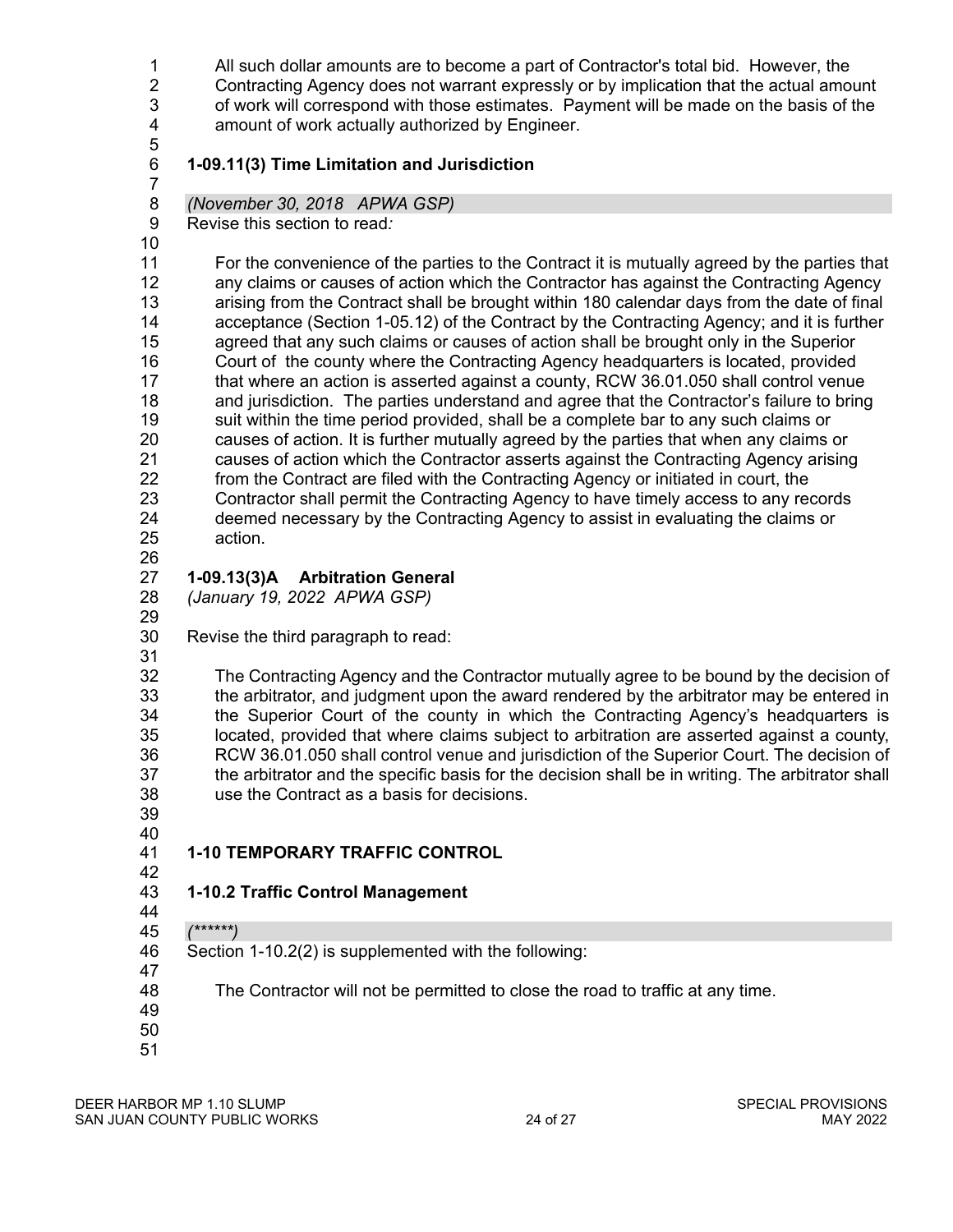| 1<br>$\overline{2}$                          | <b>DIVISION 2</b><br><b>EARTHWORK</b>                                                                                                                                                                                                                                           |  |
|----------------------------------------------|---------------------------------------------------------------------------------------------------------------------------------------------------------------------------------------------------------------------------------------------------------------------------------|--|
| 3<br>4                                       | <b>CLEARING, GRUBBING, AND ROADSIDE CLEANUP</b><br>$2 - 01$                                                                                                                                                                                                                     |  |
| 5<br>6                                       | 2-01.2 Disposal of Usable Material and Debris                                                                                                                                                                                                                                   |  |
| 7<br>8<br>9                                  | 2-01.2(1) Disposal Method No. 1 - Open Burning                                                                                                                                                                                                                                  |  |
| 10<br>11                                     | Section 2-01.2(1) is supplemented with the following:                                                                                                                                                                                                                           |  |
| 12                                           | $(******)$                                                                                                                                                                                                                                                                      |  |
| 13                                           | Onsite burning is not permitted.                                                                                                                                                                                                                                                |  |
| 14<br>15                                     | 2-01.2(2) Disposal Method No. 2 - Waste Site                                                                                                                                                                                                                                    |  |
| 16<br>17<br>18                               | Section 2-01.2(2) is supplemented with the following:                                                                                                                                                                                                                           |  |
| 19                                           | $(******)$                                                                                                                                                                                                                                                                      |  |
| 20<br>21<br>22<br>23                         | Surplus materials may be disposed of within the Contracting Agency furnished site<br>located at 3398 Orcas Road, approximately 3.3 miles from the project site.                                                                                                                 |  |
| 24<br>25                                     | $2 - 02$<br><b>REMOVAL OF STRUCTURES AND OBSTRUCTIONS</b>                                                                                                                                                                                                                       |  |
| 26<br>27<br>28                               | 2-02.1 Description<br>Section 2-02.1 is supplemented with the following:                                                                                                                                                                                                        |  |
| 29                                           | (******)                                                                                                                                                                                                                                                                        |  |
| 30<br>31                                     | Work shall include the following items as shown in the Plans in the following approximate<br>quantities:                                                                                                                                                                        |  |
| 32<br>33<br>34<br>35<br>36<br>37<br>38<br>39 | A. Sawcut existing bituminous surface: 24 LF<br>B. Remove and dispose of 12,000 SF existing bituminous surface<br>C. Remove and dispose of wooden staircase (STA 12+25)<br>D. Remove and dispose of existing subsurface drainage culvert pipes: 3 each (30 LF,<br>35 LF, 40 LF) |  |
| 40<br>41                                     | $2 - 03$<br><b>ROADWAY EXCAVATION AND EMBANKMENT</b>                                                                                                                                                                                                                            |  |
| 42<br>43                                     | 2-03.3 Construction Requirements                                                                                                                                                                                                                                                |  |
| 44<br>45                                     | 2-03.3(7) Disposal of Surplus Material                                                                                                                                                                                                                                          |  |
| 46<br>47                                     | Section 2-03.3(7) is supplemented with the following:                                                                                                                                                                                                                           |  |
| 48                                           | $(*****")$                                                                                                                                                                                                                                                                      |  |
| 49<br>50<br>51<br>52                         | Surplus materials may be disposed of within the Contracting Agency furnished site<br>located at 3398 Orcas Road, approximately 3.3 miles from the project site.                                                                                                                 |  |
| DEER HARBOR MP 1.10 SLUMP                    | SPECIAL PROVISIONS                                                                                                                                                                                                                                                              |  |

SAN JUAN COUNTY PUBLIC WORKS 25 of 27 AMAY 2022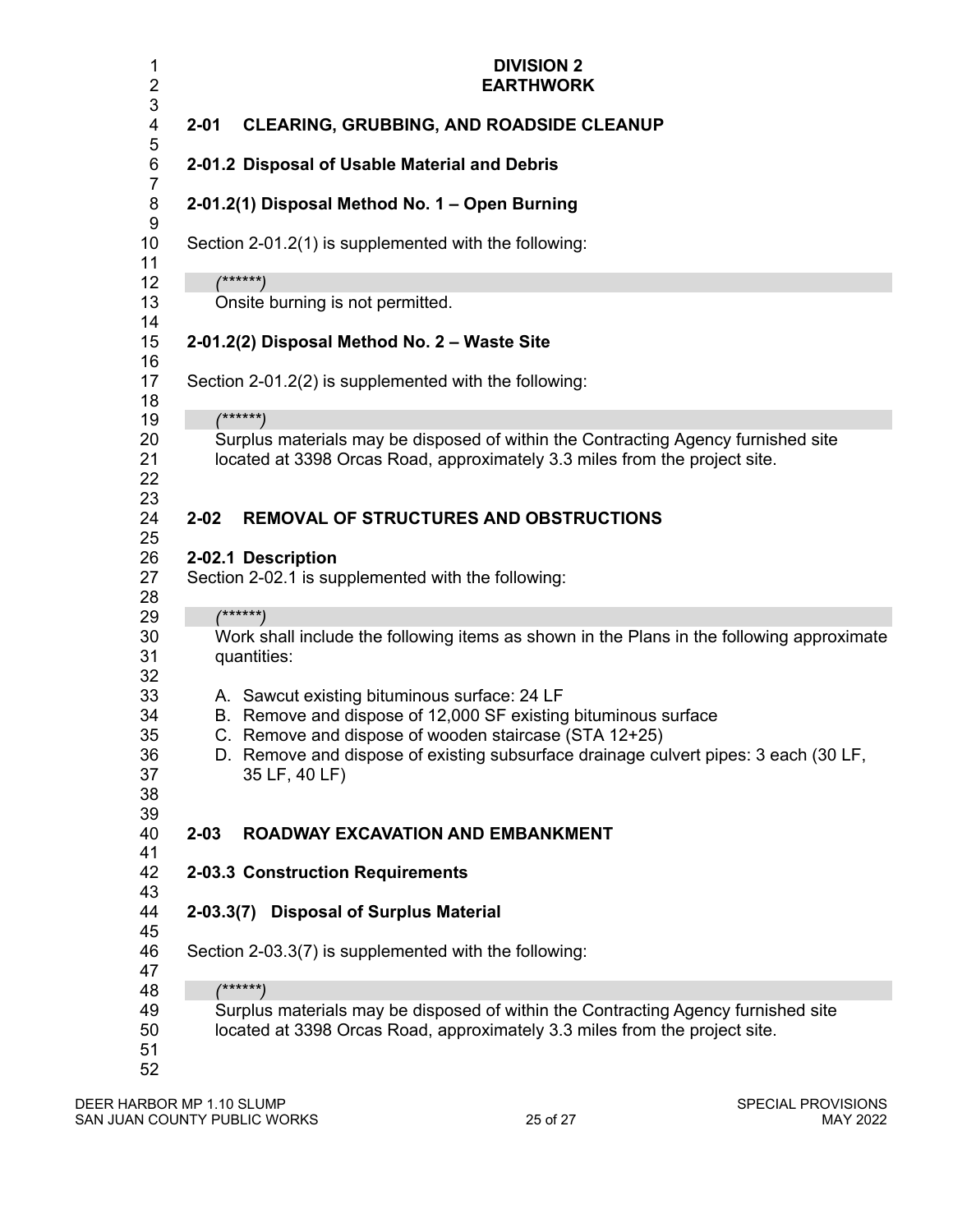| 1<br>$\overline{2}$<br>3                                             | <b>DIVISION 8</b><br><b>MISCELLANEOUS CONSTRUCTION</b>                                                                                                                                                                                    |  |
|----------------------------------------------------------------------|-------------------------------------------------------------------------------------------------------------------------------------------------------------------------------------------------------------------------------------------|--|
| 4<br>5                                                               | $8 - 01$<br><b>EROSION CONTROL AND WATER POLLUTION CONTROL</b>                                                                                                                                                                            |  |
| 6<br>7                                                               | 8-01.3 Construction Requirements                                                                                                                                                                                                          |  |
| 8<br>$\boldsymbol{9}$<br>10                                          | 8-01.3(2)B Temporary Seeding<br>Section 8-01.3(2)B is supplemented with the following:                                                                                                                                                    |  |
| 11<br>12<br>13<br>14<br>15                                           | $(*****")$<br>Seed mix developed by San Juan County and the Noxious Weed Control Board shall<br>be applied at a rate of two pounds per 1000 square feet and is composed of the following<br>proportions:                                  |  |
| 16                                                                   | <b>Common Name and (Botanical Name)</b><br>% By Volume                                                                                                                                                                                    |  |
| 17<br>18<br>19<br>20<br>21<br>22<br>23<br>24<br>25<br>26<br>27<br>28 | Red Fescue (Festuca rubra)<br>60<br>Blue Wildrye (Elymus glaucus)<br>20<br>Meadow barley (Hordeum brachyantherum)<br>10<br>Variegated clover (Trifolium variegatum)<br>10                                                                 |  |
|                                                                      | <b>ROADSIDE RESTORATION</b><br>$8 - 02$                                                                                                                                                                                                   |  |
|                                                                      | $8-02.3(4)A$<br><b>Construction Requirements</b><br>Section 8-02.3(4)A is supplemented with the following:                                                                                                                                |  |
| 29                                                                   | $(*****)$                                                                                                                                                                                                                                 |  |
| 30<br>31<br>32<br>33                                                 | Topsoil Type A shall be weed free and consist of a uniform blend of compost and soil.<br>Compost shall meet the requirements of Section 9-14.4(8). One hundred percent (100%)<br>of this mixture shall pass through a one (1) inch sieve. |  |
| 34                                                                   | 8-02.4 Measurement                                                                                                                                                                                                                        |  |
| 35<br>36                                                             | Section 8-02.4 is supplemented with the following:                                                                                                                                                                                        |  |
| 37                                                                   | $(****)$                                                                                                                                                                                                                                  |  |
| 38<br>39                                                             | "Topsoil Type A" shall be measured per CUBIC YARD.                                                                                                                                                                                        |  |
| 40<br>41<br>42                                                       | 8-02.5 Payment<br>Section 8-02.5 is supplemented with the following:                                                                                                                                                                      |  |
| 43                                                                   | $(*****)$                                                                                                                                                                                                                                 |  |
| 44<br>45<br>46                                                       | Topsoil Type A will be paid by the CUBIC YARD at a depth specified per plans.                                                                                                                                                             |  |